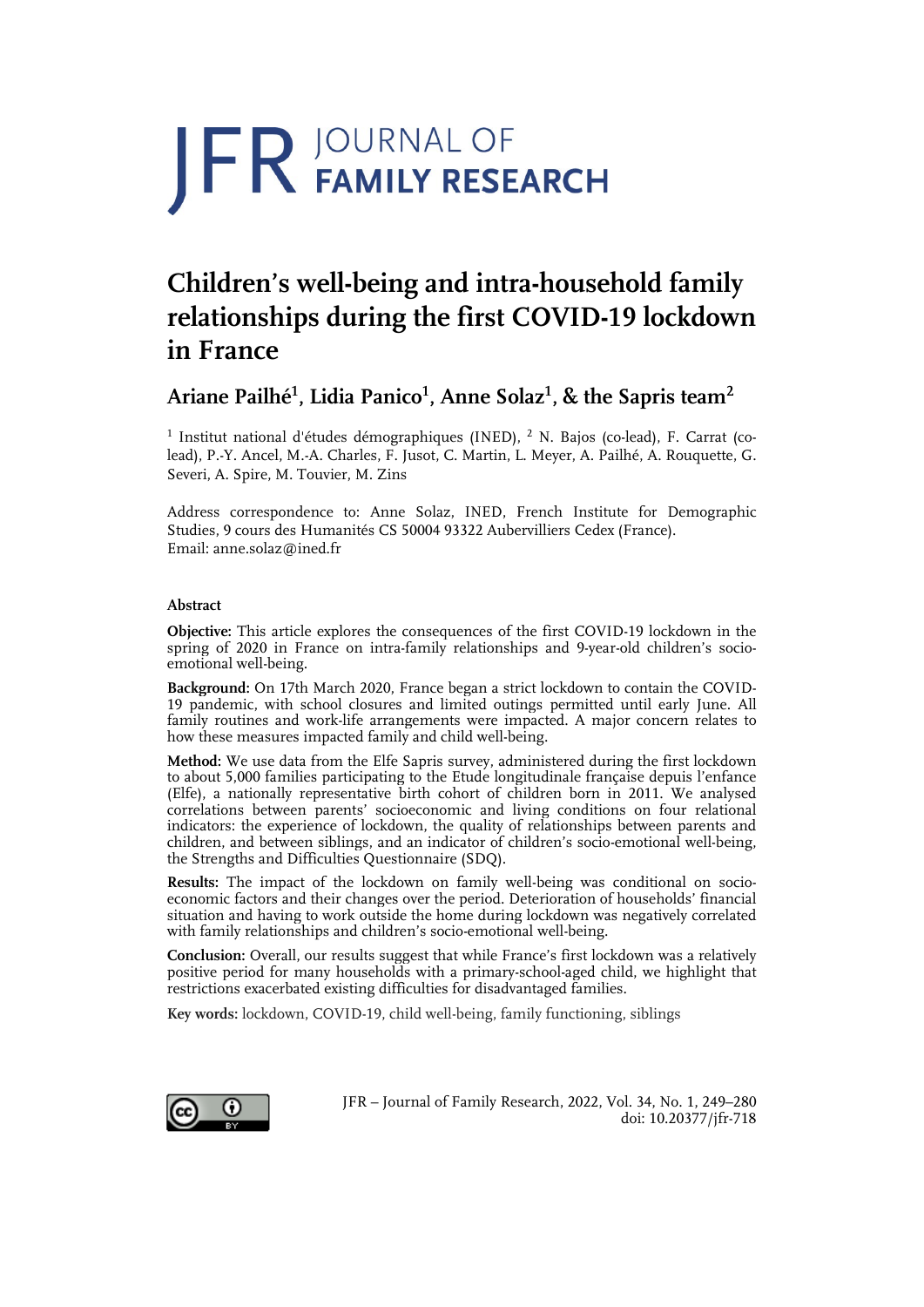#### **1. Introduction**

On 17th March 2020, France began a strict lockdown of its entire population in order to contain the COVID-19 epidemic, with school closures and restrictions on outings until early June. Workers could continue their professional activities if they could be adapted to teleworking or if their activities were considered essential. While most pupils were offered some form of distance learning, parents often had to supervise and facilitate lessons and homework. All family routines and work-life arrangements were impacted, with families living almost in a vacuum.

A growing number of studies highlight how COVID-19 restrictions affect adults' wellbeing and mental health (Adams-Prassl et al. 2020a; Daly, Sutin & Robinson 2020; Hazo & Costemalles 2021; Pierce et al. 2020). They show an increase in the proportion of adults, especially young adults, reporting high levels of psychological distress with the intensification of restriction measures. However, less is known about how these measures impact children's well-being, including the direct effects of stay-at-home measures, school closures, and social distancing, as well as the indirect effect of changes in their parents' socio-economic status and living conditions. In this article, we explore the consequences of France's strict lockdown on family relationships and children's socio-emotional wellbeing.

Because the lockdown restricted people to their own homes, family resources (including cultural, financial, and living conditions) might have become more important. During the lockdown, out-of-home resources, such as schools, leisure activities, and social support from extended families and peers, which usually moderate the role of family resources on family well-being, were either completely unavailable or diminished. Therefore, household-based resources may have become more important in predicting family and child well-being. While some family resources were unlikely to change during the period, such as parental education or housing conditions, others might have been affected by the lockdown and COVID itself, such as parent physical and mental health, or by the economic crisis; some families experienced a drop in income and a deterioration in their employment situation. We assess the role of family resources and their variation in predicting change in family well-being during the lockdown.

We make use of data from the Elfe Sapris survey, a web survey administered during the first French lockdown in April and May 2020 to about 5,000 families participating to the *Etude longitudinale française depuis l'enfance* (Elfe), France's generalist nationally representative birth cohort study. These data provide indicators of well-being measured both before and during the COVID-19 pandemic. We focus on four relational indicators: the experience of lockdown, the quality of relationships between parents and children and between siblings, and an indicator of children's socio-emotional well-being, the Strengths and Difficulties Questionnaire (SDQ).

250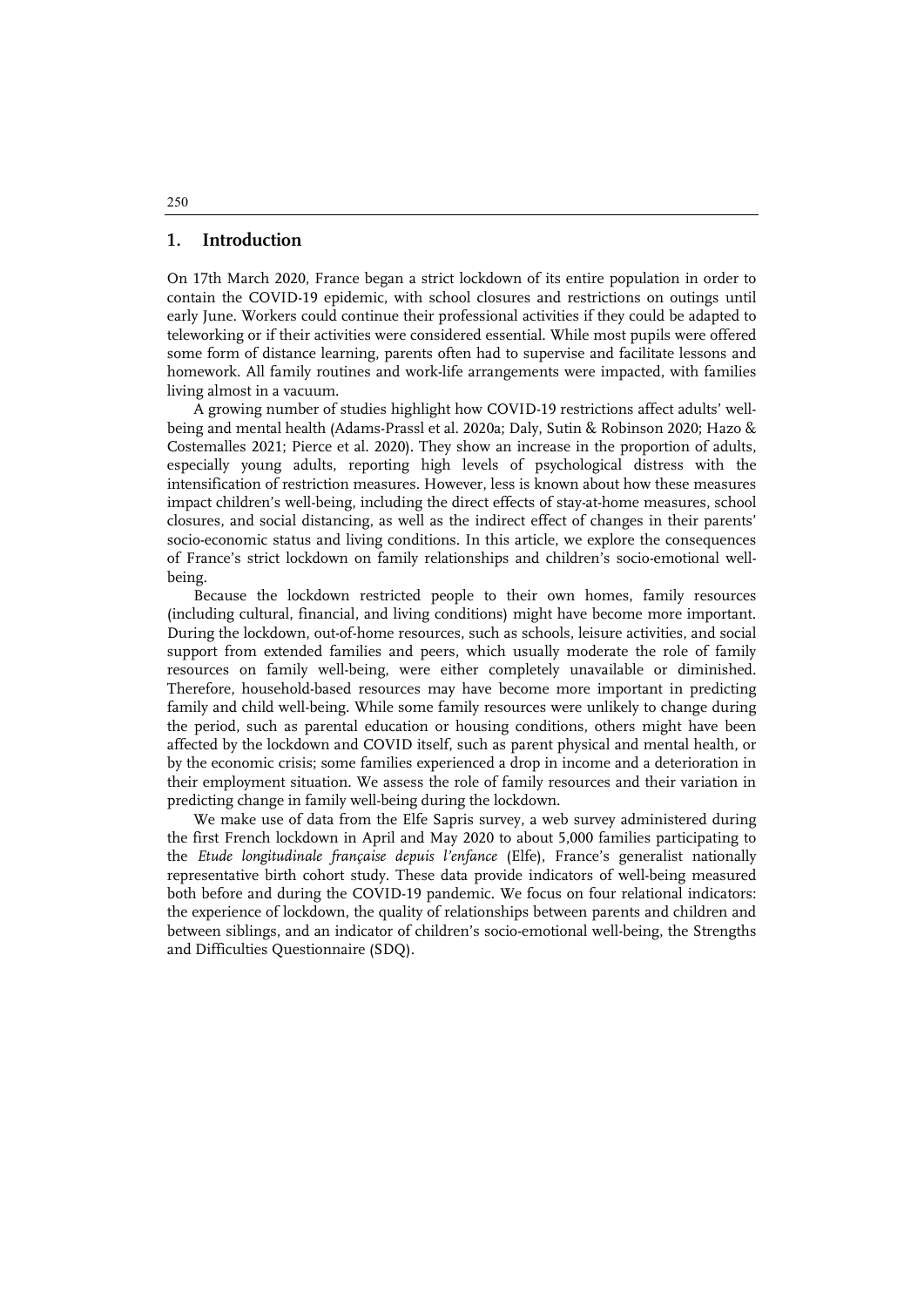# **2. Review of the literature**

Families and the family environment are intrinsically linked to the wellbeing of its members (Bronfenbrenner, 1986). Family systems theory posits that family members are part of an interdependent system in which each individual impacts and is impacted by every other individual in the family (Minuchin, 1974). As such, a growing body of literature has explored the role of family functioning on family well-being (Moore, Chalk, Scarpa, & Vandivere, 2002). Describing the impact of shocks, such as the lockdowns, on family functioning is crucial to our understanding of the determinants of family and child well-being.

Family functioning refers to the social and structural properties of the family environment and has been found to be a strong predictor of family and child well-being. Family functioning relates to the interactions and relationships within the family (including between the parents, between the parents and the child(ren), and between siblings), the levels of family conflict and cohesion, adaptability and organisational skills, etc. Positive family functioning describes an environment with warm, low conflict relationships, well-defined roles, high levels of group cohesion, etc. Family functioning has been connected with a number of outcomes in adults and children, including physical, social and mental health outcomes.

In our paper, we focus on describing changes in family functioning and child wellbeing and how they correlate with indicators of the household's experience of the pandemic. We therefore review the existing literature on the impact of the lockdowns on family functioning and child well-being. While we do not have available data on adult wellbeing, family functioning is likely to also have an impact on parents' wellbeing; we therefore also review literature on the impact of the pandemic on adult well-being. Given that this literature is more abundant than that on family functioning or on child wellbeing, we begin with this topic.

# *2.1 The impact of lockdowns on adult well-being*

There is a wide literature on the impact of contextual shocks on adult well-being, such as the literature on adult mental health during economic recessions (Chang et al. 2013; Dagher, Chen & Thomas 2015; Reibling et al. 2017). A more specific emerging literature examines the impact of the COVID-19 pandemic on adult well-being. For instance, Fetzer et al. (2020) document an increase in Google searches related to economic anxiety during and after the initial global spreading of the novel coronavirus. Adams-Prassl et al. (2020a) show how state-wide stay-at-home orders implemented across the US in March and April 2020 had negative mental health consequences, particularly for women, while there was less evidence of an effect on men's mental health. The increase in the prevalence of mental health problems during the COVID-19 pandemic was confirmed by nationally representative longitudinal data (McGinty et al. 2020; Pierce et al. 2020; Daly, Sutin & Robinson 2020). Regardless of country context, psychological distress was highest among young adults (Giuntella et al. 2021; Pierce et al. 2020; Hazo & Costemalles 2021; Peretti-Watel, Alleaume & Léger 2020).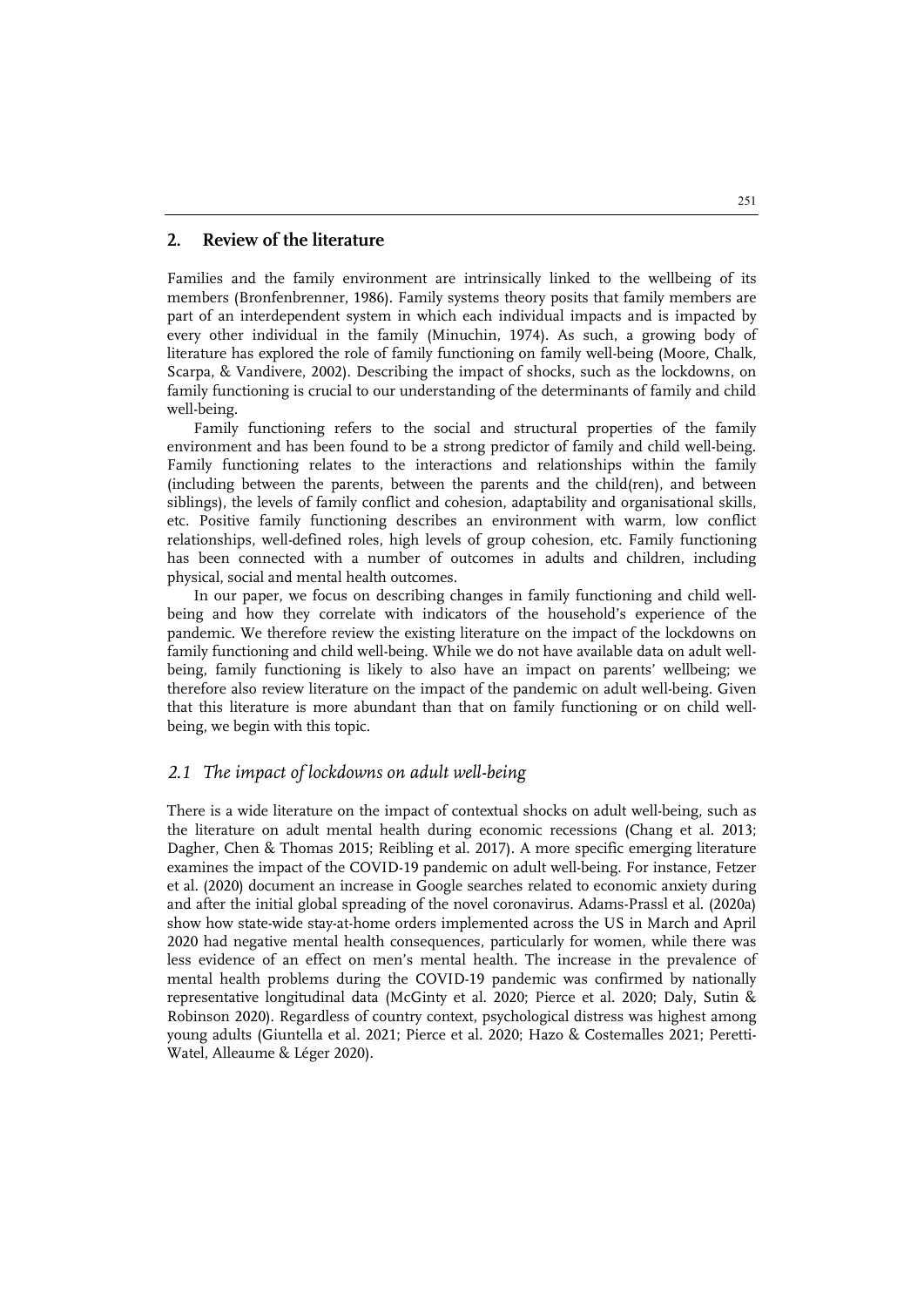Most of this literature has looked at the general population of adults, irrespective of parenthood status. Yet parents might have had a different experience of the pandemic and its lockdowns, and characteristics linked to parenthood (single parenthood, the presence of school aged children in the home, etc.) appear to be important determinants of wellbeing during the pandemic. Using UK data, Banks and Xu (2020) and Pierce et al. (2020) observed that the most negative impacts were for mothers with children under the age of five, as well as lone parents. Adams-Prassl et al. (2020a) found that the negative effect on women's mental health remains significant even when controlling for increased financial worries and increased childcare responsibilities. This increase in women's mental health problems could be due to the increased burdens of childcare and housework brought on by lockdown restrictions that disproportionately impacted women (Hupkau & Petrongolo 2020; Del Bocca et al. 2020), or who may have reversed the division of labor in egalitarian couples (Hank & Steinbach 2020). Women have also suffered disproportionately in the labour market, as they are more likely to work in sectors impacted by lockdown measures (Alon et al. 2020).

Parents' well-being during the pandemic may have been influenced by several factors. On one hand, the time spent by parents with their children increased dramatically (Hupkau & Petrongolo 2020; Kreyenfeld & Zinn 2021; Craig & Churchill 2021; Petts, Carlson, & Pepin 2021). Parents usually report enjoying spending time with their children, which is in turn associated with higher levels of well-being (Meier et al. 2016; Musick, Meier, & Flood 2016). Indeed, many employed parents report wanting to spend more time with their children (Milkie et al., 2004). Given research on the benefits of 'family time', we might expect a positive influence on parents' well-being and, consequently, on parent-child relationships.

On the other hand, these benefits are not equally distributed across socioeconomic groups or according to parental gender. Mothers benefit less than fathers from time with children and experience parenting time as more stressful than fathers, possibly because they carry out more mundane childcare tasks (Musick, Meier, & Flood 2016). Indeed, Coyne et al. (2020) described the stressful 'collision of roles, responsibilities, and expectations' (i.e., as a parent, spouse, employee, caregiver, and teacher) experienced by parents during a lockdown. These findings might suggest that increased parenting time during lockdown might have had a negative impact on parents, particularly mothers and those who already had more constraints on their time.

Furthermore, the living conditions and economic situations of parents are also important for family life. The COVID-19 pandemic has triggered a major job crisis (OECD 2020). In France, the decline of the number of people in employment (by -0.9% between the end of 2019 and the end of 2020) was relatively contained, thanks to governmentsponsored furlough schemes and the widespread use of working from home arrangements. While employment figures have remained relatively stable, the average wage fell over the same period, by up to 4.9% in the private sector, as furlough schemes did not always fully replace wages. Furthermore, these overall figures hide important inequalities: in 2020, it was the least qualified workers and those in unstable employment that were more at risk to lose their employment or see their overall revenues decrease (Insee 2021). Hence, financial uncertainty might be an additional source of stress for more disadvantaged households, with negative consequences on intra-family

252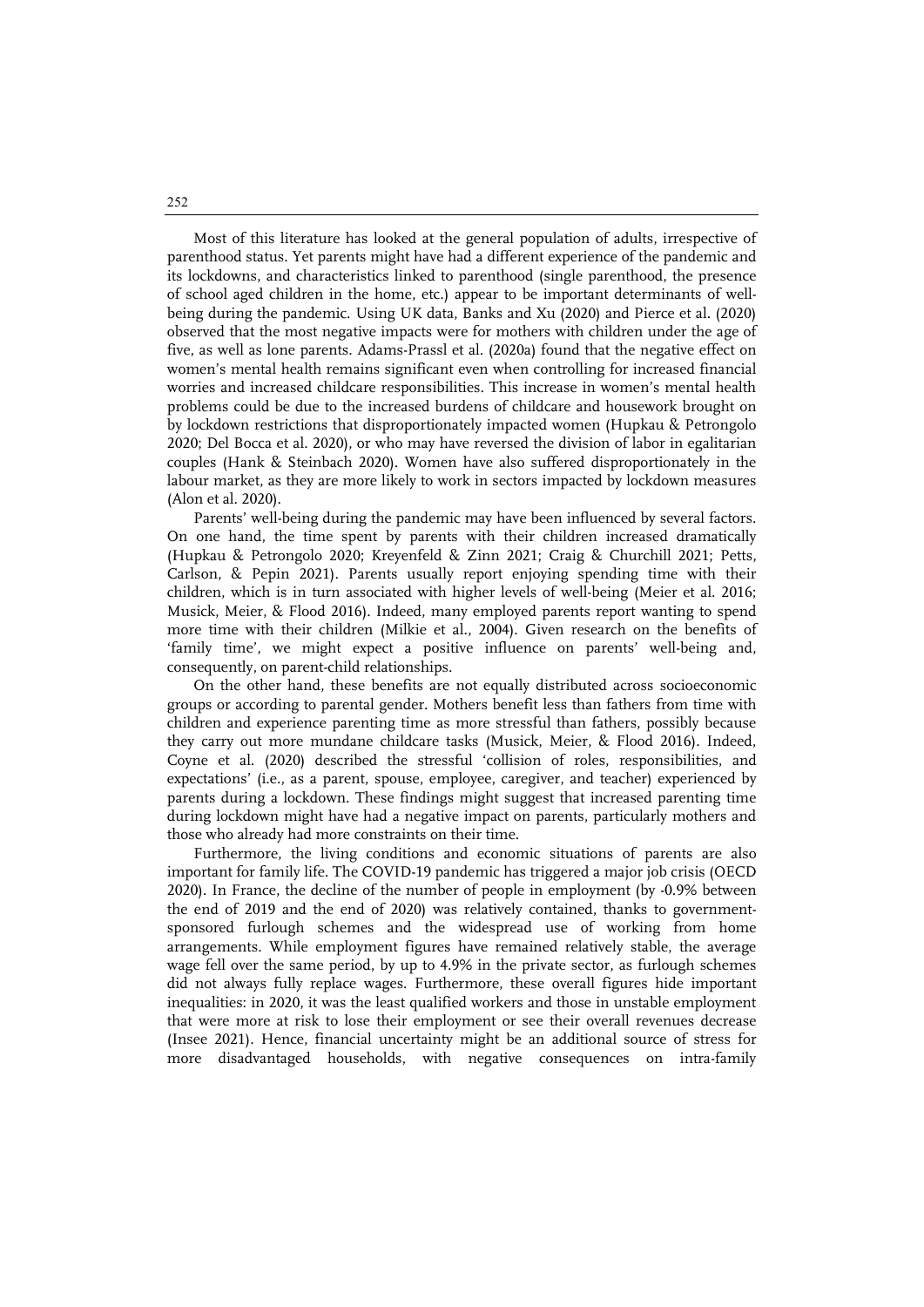relationships. Workers with precarious employment conditions and those who cannot work from home (mainly less skilled workers) have been particularly exposed to job uncertainty. Because of lockdown restrictions limiting movement, living conditions also became more important. For example, the mental health of people living in small spaces was more affected than those living in larger homes (Amerio et al. 2020).

Early results suggest that a negative impact on parental well-being is likely. Qualitative work from the US suggests that, because of pandemic-related disruptions to paid work and childcare routines, mothers increased their time with their children, resulting in increased stress, anxiety, and frustration with their children. This was especially true for mothers whose disrupted childcare arrangements were coupled with intensive work pressures and/or pressure to follow intensive parenting practices (Calarco et al. 2020). Similarly, during the pandemic, telecommuting mothers experienced increased levels of anxiety, loneliness, and depression (Lyttelton, Zang & Musick, 2020).

#### *2.2 Impacts on child outcomes*

A substantial body of literature suggests that various family functioning processes, such as parent-child relationships, affect child well-being (Pinquart 2017). The COVID pandemic and associated lockdowns produced an extraordinary situation for families, with stay-athome measures requiring them to remain indoors, in close proximity, for an unprecedented amount of time. This unusual situation caused upheaval for family routines and added burdens on parents as school and childcare settings were closed, forcing them into new roles (as substitute teachers, for example), while they also adapted to new working conditions or the loss of employment. As mentioned previously, time spent with children increased. Financial concerns and uncertainty about the future would have added to family stress, impacting the ability to parent and implement family routines. As the pandemic and its lockdowns therefore impacted key determinants of family functioning (parental stress, financial uncertainty etc.), we can hypothesise that the Covid lockdowns could have had an impact on family functioning processes, notably the quality of family interactions and relationships, family conflict, and family adaptability.

In spite of a challenging context, there is evidence that family relationships did not suffer across the board during the first lockdowns. For example, the Understanding Society May COVID survey found that parents' assessments of their relationships with their children stayed the same (70%) or improved (26%) during the first UK lockdown. Only 4% reported that their relationships had worsened. These figures varied little across households' demographic and socio-economic characteristics, except for a slight advantage among parents who worked from home and parents who could spend more time helping with schoolwork (Perelli-Harris & Walzenbach, 2020).

However, family functioning might have been particularly impacted by the lockdown in more complicated or volatile family contexts. For example, an increased risk of family violence and child abuse during a period when families face stressful situations and are cut off from their external social support might not be surprising (Brown et al. 2020). Yet, although such complex family situations might increase during lockdown restrictions, they remain relatively rare and may not be picked up by standard surveys, which may therefore hide extremes, i.e., the negative impact of lockdowns on family functioning for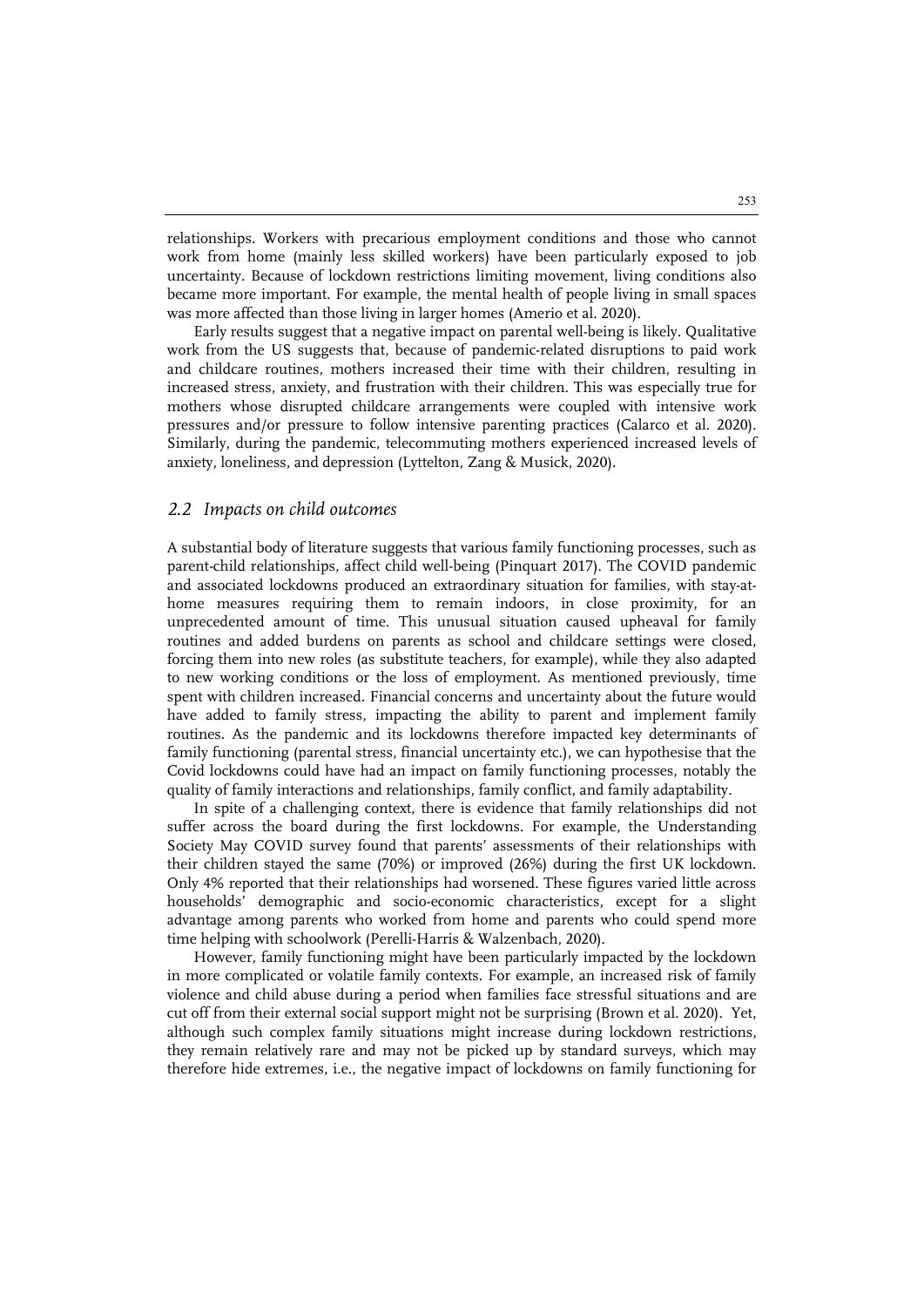more vulnerable groups. Indeed, child protective services across countries have reported an increase in cases of child abuse during the pandemic (Thomas et al. 2020).

# *2.3 Impacts on family functioning*

Covid lockdowns might have had an impact on child outcomes directly, through disruptions to key services for children such as school, as well as indirectly, through negative impacts on parental well-being and family functioning. Indeed, disruptions in education, physical activity, and opportunities for socialising have been associated with children's uncertainty and anxiety during lockdowns (Jiao et al., 2020; Lee, 2020; Liu et al., 2020). A variety of international studies suggest that school closures during the 2020 lockdowns had large, negative effects on student learning. For example, Maldonado and De Witte (2020) found that Belgian primary school students exposed to school closures experienced large decreases in mathematics and language scores.

The lockdowns also affected families' abilities to engage their social networks and decreased the opportunity to socialise, which could have an impact on a variety of outcomes, including mental health, family functioning, and well-being, as well as child learning and cognition. For example, Agostinelli et al. (2020) used US data to show that the forced separation from friends imposed by lockdowns and school closures negatively affected children's academic performance, an effect which was greater among children who were already behind at school.

Inequalities in family resources might be particularly salient during lockdowns as institutions, services, and networks that might mitigate the impact of family resources on child well-being closed or became less accessible. The literature shows that school closures have a larger and more negative impact on more disadvantaged children. Engzell, Frey, and Verhagen (2020) found that in the Netherlands, a country with a relatively short 8 week lockdown and a high degree of technological preparedness, large learning losses were evident for students of less advantaged families. There are many channels through which lockdown measures, such as school closures, may have affected child outcomes differently according to family background. Some outcomes, such as children's learning, may have been directly impacted by reduced contact time with teachers, with more affluent children suffering less as they are more likely to have access to remote learning. A number of indirect channels have also been proposed. For example, Andrew et al. (2020) using English data and Grewenig et al. (2020) using German data found that less advantaged children are more likely to substitute school time with less productive activities such as TV and video games.

Another, more indirect, channel through which the pandemic could affect child outcomes is changes in family functioning and parenting behaviours. Distance learning requires a large degree of parental input (from technological support to supervision, tutoring, and disciplining their children throughout their learning). Not all parents are equally able to provide these inputs, and their ability to do so varies depending on the family's cultural, financial, and material resources. Time constraints are also likely to matter, particularly if parents continue to work. Because time constraints are likely to be more important for parents who work outside the home and for parents with more limited time resources (e.g., single parents), time constraints are also likely to vary according to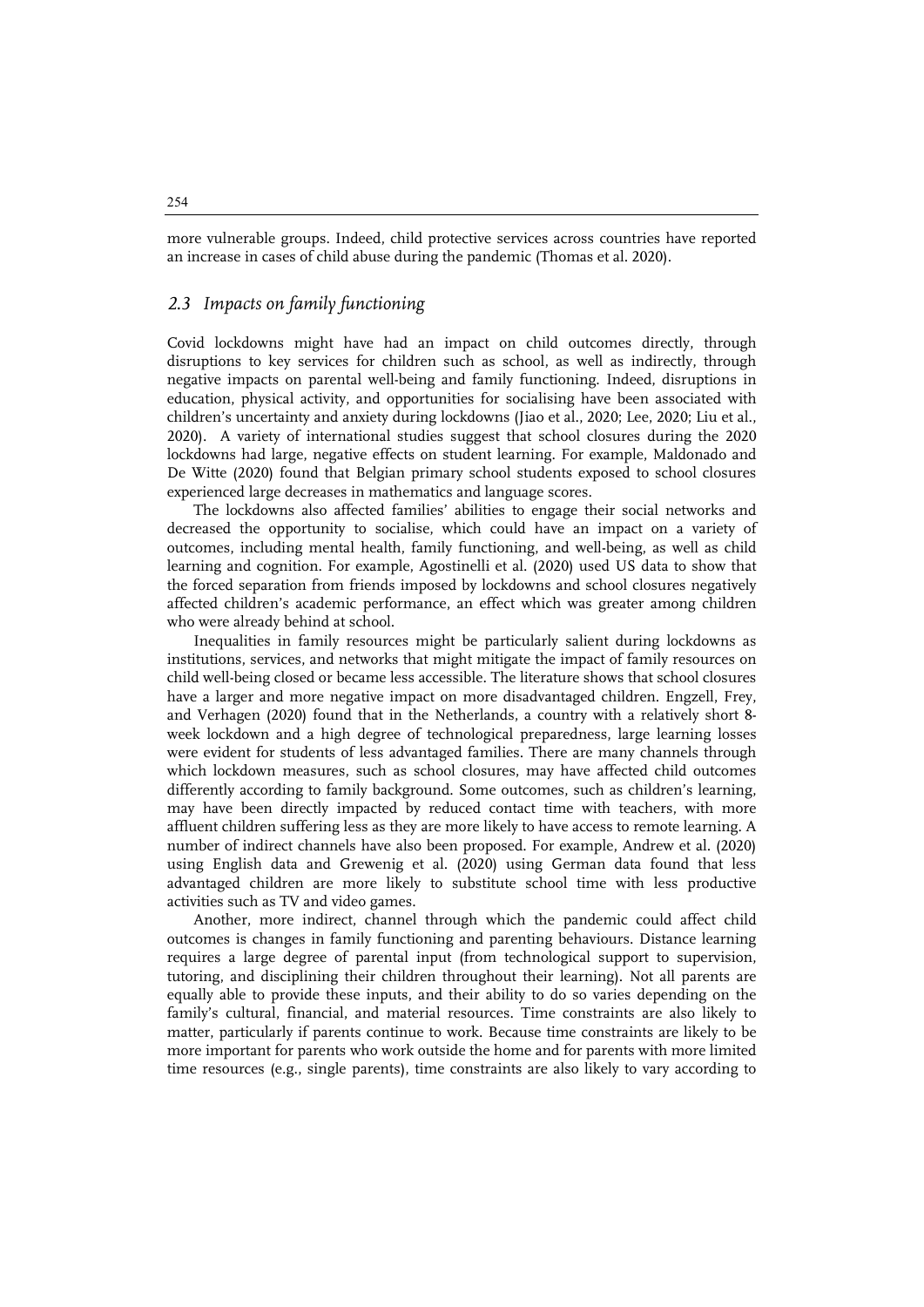family resources. For example, Adams-Prassl et al. (2020b) showed that workers with less income were more likely to be unable to work from home during the US spring lockdowns.

In addition to differences in the quantity of parenting children may receive during the pandemic, the quality of these inputs might also differ. For example, Agostinelli et al. (2020) showed that parents (particularly those from more disadvantaged backgrounds) were more likely to adopt an authoritarian parenting style during the US spring lockdowns. Similarly, using data from Singapore, Chung, Lanier, and Wong (2020) found that parents who reported a greater impact of the pandemic (because of an impact on finances or job loss) also reported higher levels of parental stress, which was in turn associated with an increased use of harsh parenting and less parent-child relationship closeness.

## **3. Research question and hypotheses**

In this article, we describe changes in a number of family outcomes during France's spring 2020 lockdown. This was an exceptional period for families. During this first lockdown, only critical activities, such as healthcare, food distribution and basic services, were permitted. Telework was mandatory when possible, and furlough schemes were in place for all other activities. Schools and childcare services were closed, teachers could set school work by email or through digital workspaces. Parents, especially those of younger children, were expected to manage schooling at home. Outings were limited to a onekilometre radius for up to an hour a day, with no access to parks and green spaces, and needed to be justified through a signed declaration.

We focus on families with at least one primary-school aged child. Unlike previous studies that focus on children of different ages, the use of a birth cohort ensures a sample of children of similar ages. This is particularly important because children's reactions to lockdown might differ by age, with younger children being more negatively affected than teenagers (Ravens-Sieberer et al. 2021).

We focus on the role of families' cultural, financial, and material resources in predicting these outcomes. Given the literature above, we hypothesise that disrupted living conditions during lockdown, which gave families more time together but also increased burdens on parents and distanced children from schools and peers, might have had both positive and negative impacts on family well-being.

On one hand, positive outcomes can be predicted if families have the right resources and conditions to take advantage of the lockdown as a period of fewer time pressures and more quality time together. On the other hand, we can hypothesise negative outcomes for households given the increased domestic and parental burdens, the lack of interaction with the wider family and social networks, and the lack of sports and leisure activities. These restrictions might have increased family stress, particularly in households with lower levels of resources to moderate these negative impacts.

Therefore, our hypotheses are based on the idea that family well-being during the lockdown might have varied with the cultural, financial, and material resources of the household: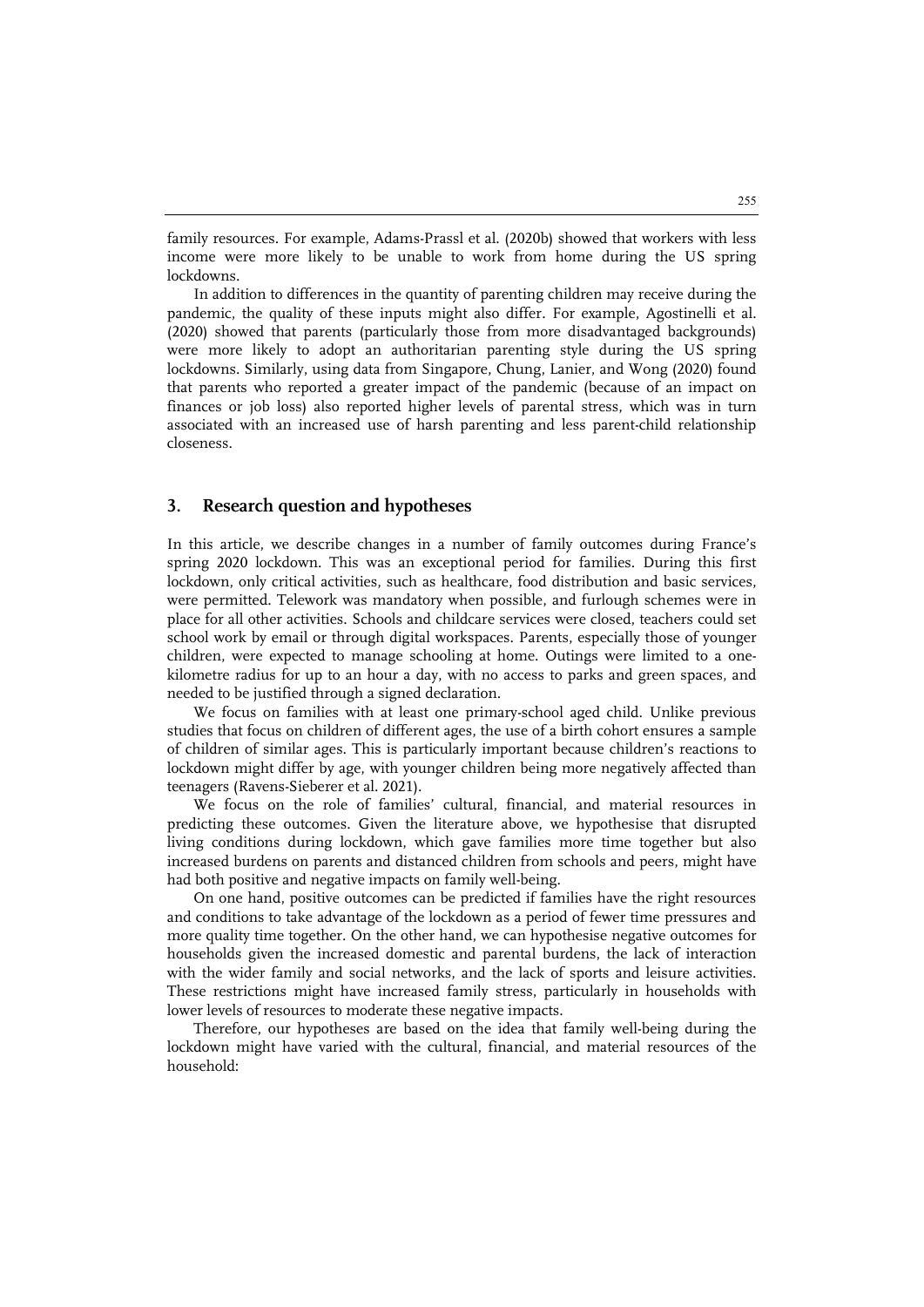H1: We predict *a more positive experience of lockdown, parent-child and siblings relationships and child well-being among families with higher levels of education*, who are better equipped to support their children's learning and whose children might have had more academic success before the introduction of the lockdown, therefore requiring less input from their parents to support distance learning.

H2a: We predict *a more negative experience of lockdown, parent-child and siblings relationships and child well-being among families whose financial and/or professional situations deteriorated* during the lockdown, which might have increased parental stress and decreased their mental well-being, with a follow-on impact on family relationships and the ability to provide effective parenting.

H2b: We predict *a worse experience of lockdown, parent-child and siblings relationships and child well-being among households with fewer material resources*, notably resources linked to housing. During the pandemic, parents and their children spent significantly more time in their homes, which became their place of work, school, and leisure. We therefore expect that the experience of lockdown differs for those living in larger houses with outside spaces and those in crowded spaces with no outdoor space.

# **4. Data and method**

#### *4.1 A specific COVID survey from a national child birth cohort*

The Elfe-SAPRIS<sup>[1](#page-7-0)</sup> data was collected through a web survey conducted as part of the Elfe (French longitudinal study since childhood) study, a population-based cohort following children born in continental France from the time of their birth in 2011 onwards (Charles et al. [2](#page-7-1)020).<sup>2</sup> The Elfe-SAPRIS survey was administered to the 13,696 Elfe parents with a valid e-mail address between 16th April and 3<sup>rd</sup> May 2020, during the first lockdown (see Figure A1 in the Appendix). A second questionnaire was administered between  $2<sup>nd</sup>$  May and June  $21^{st}$ . The children in the sample were 9.5 years old on average at the time of the Sapris survey. The survey questions covered coronavirus-related health, household socioeconomic characteristics, children's activities, family relationships, and child wellbeing (as assessed by parents). A total of 4,877 questionnaires were completed. The response rate of 38% is relatively low, and was lower among younger parents, those living in urban areas -especially the Paris metropolitan area- and in apartments, those with a

256

j

<span id="page-7-0"></span><sup>1</sup> This survey is part of a larger project, SAPRIS (Health, perception, practices, relations, and social inequalities during the COVID-19 crisis), a series of coordinated add-on surveys administered to the participants of existing cohorts of adults (e.g., E3N-E4N and Nutrinet) and children (Elfe and Epipage2, a cohort of children born prematurely) (Bajos et al. 2021).

<span id="page-7-1"></span><sup>2</sup> Children were born at a random sample of 341 maternity units throughout continental France and were sampled at four intervals with initial data collection occurring in April, June/July, September/October, and November/December 2011. Interviews were carried out in the maternity unit shortly after a child's birth, by telephone roughly two months post-birth, and again when the child was approximately 1, 2, 3.5 and 5.5 years of age. Data were collected on diverse topics, including socioeconomic background, parenting, child development, and living conditions.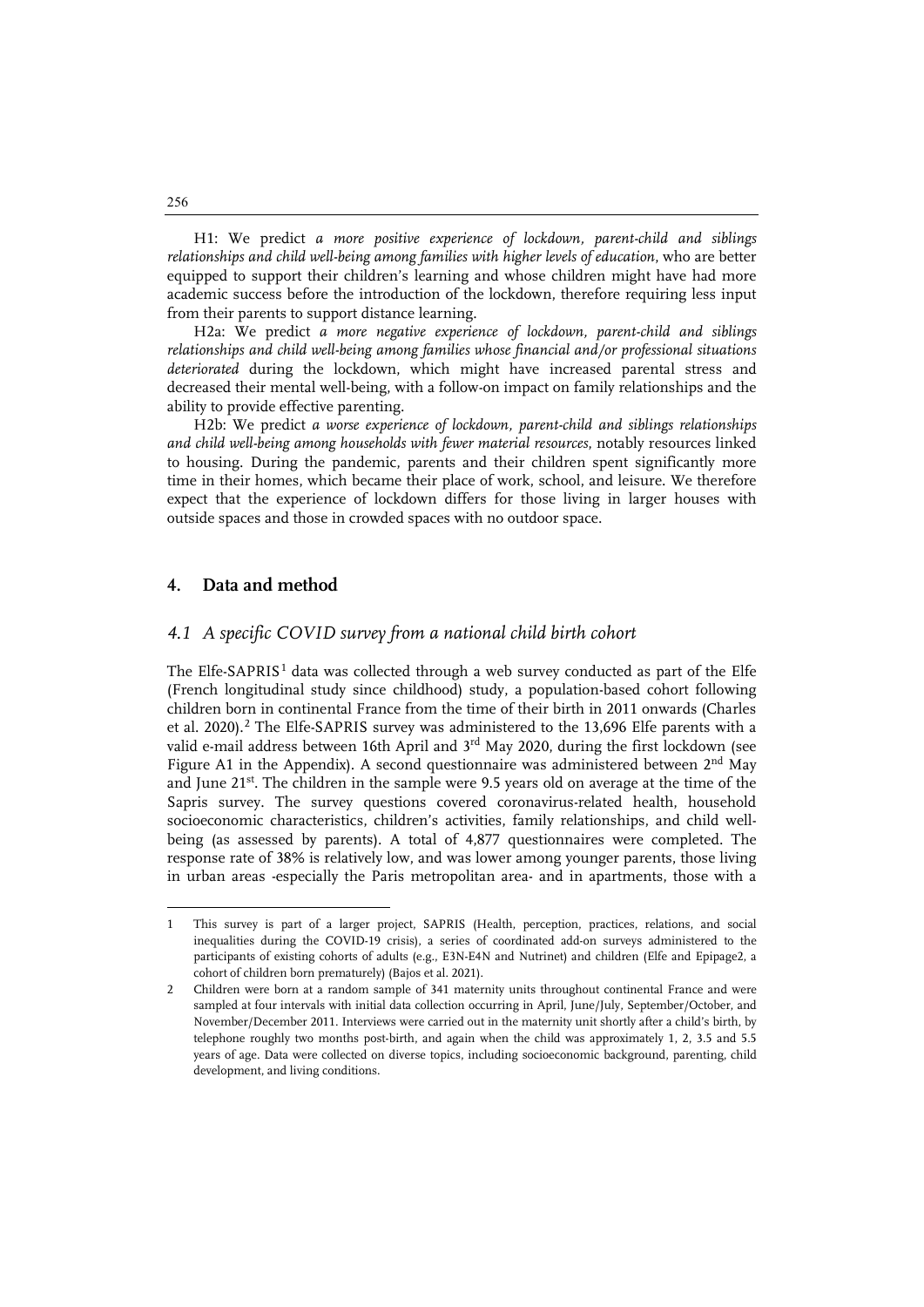lower levels of education, immigrants and non-working mothers. While the response rate is lower than comparable web surveys that have been performed previously on the Elfe  $\text{cohort}^3$ , the population structure of respondents is very similar to a previous web survey conducted when the child was 7 and half.

In this article, we focus on the 4,485 households who completed the Elfe-SAPRIS survey either during the first round, and otherwise during the second round, provided responses for the four outcomes considered, and responded in the pre-lockdown waves. Notably, we make use of information on previous child well-being, collected when the children were 5.5 years old. Controlling for this variable is crucial in order not to attribute pre-existing socio-emotional problems to a lockdown effect. We thus exclude 144 respondents with missing values on pre-lockdown child well-being measurement.

Table A1 in the Appendix provides a description of our sample. It is composed mainly of multi-child families (82%) with two parents (88%). Single-parent and blended families each accounted for 6% of the sample. As we wanted to keep single parents in the sample and control for both partners professional situation for couples, we added an additional category for the variable describing parental professional status when only one carer is present in the child's household. In two-thirds of cases, one parent had at least a bachelor's degree, while there was more variability in household incomes. The lockdown led to significant changes in the employment status of the parents, as 18% of mothers and 14% of fathers stopped working. A large share of employed parents switched to full teleworking during lockdown, and more so for mothers than fathers; 33% and 25%, respectively. 19% of mothers and 14% of fathers experienced different forms of employment during confinement, identified here as "mixed work situations" (e.g. some partial unemployment and some paid employment; some on-site employment and some teleworking). A quarter of families experienced a loss of income. The living conditions of the children were mostly favourable for the majority of our sample (82% live in a house and 11% in a flat with external space. Two-thirds of the children were able to isolate themselves easily to relax or study). But a significant proportion reported this was difficult (for 14% of children) or impossible (for 18% of them). Half of the children spent between two and three hours a day on school work; 28% spent more than three hours; and 17% spent between one and two hours. A very small proportion (2%) worked less than one hour per day. For school work, 45% of the children were helped by both parents, 28% by their mother only, and 6% by their father only. One-fifth of the children received no help.

# *4.2 Measures*

j

#### 4.2.1 Family experience of the lockdown

The main respondent (usually the mother) was asked the following question about the family's experience of the lockdown: 'For your family life, how were the effects of the lockdown'? The five response options were: *very negative*, *negative*, *no effect*, *positive,* and

<span id="page-8-0"></span><sup>3</sup> The response rate of the web survey performed when children were about 7 years was higher (55%), but the survey process was different, with a letter announcing the survey sent in advance, and three reminders sent. This approach was not possible for the Sapris surveys as it had to be set up in very short time once the lockdown was announced.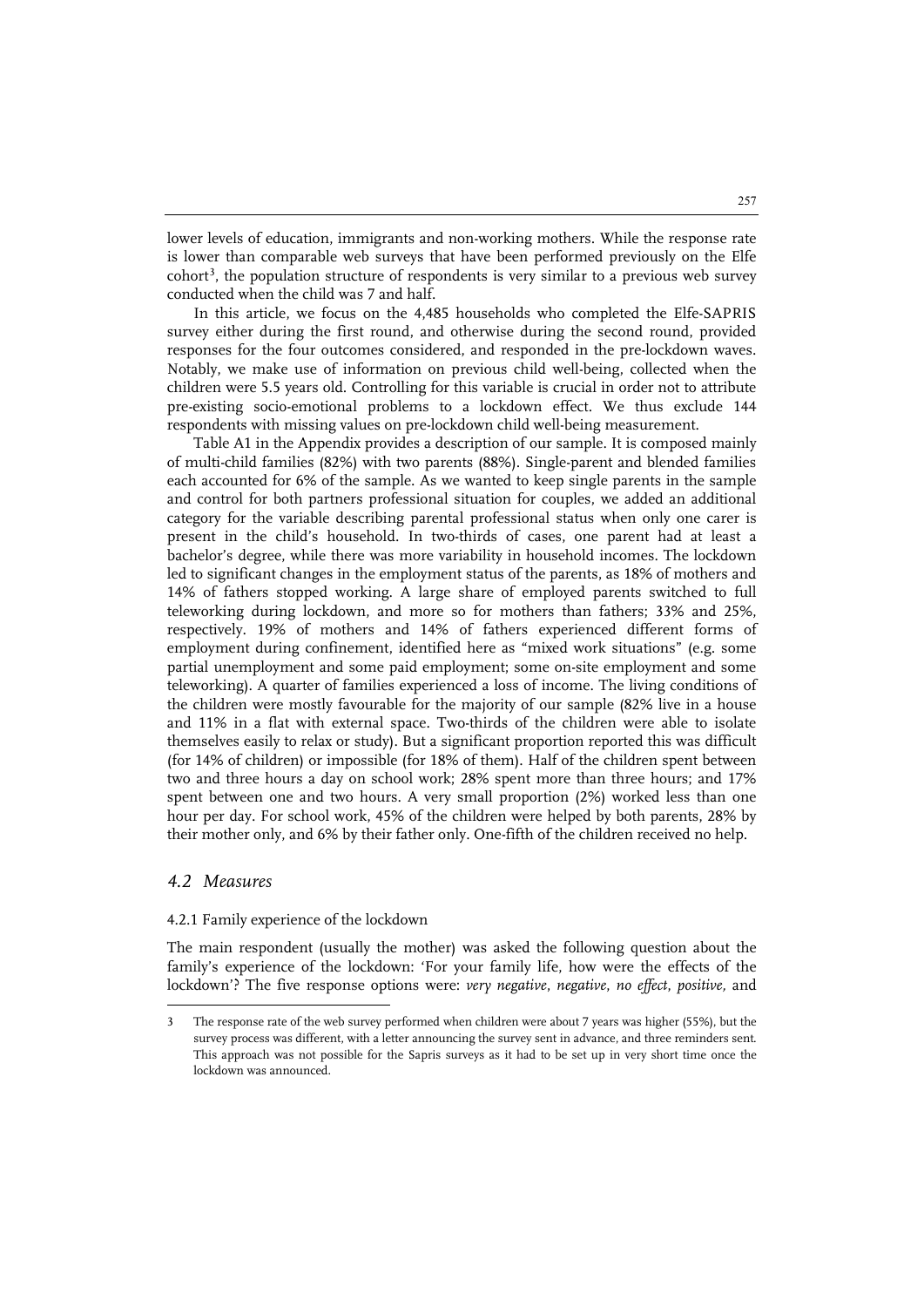*very positive*. We built two dummy variables, one for the two negative items (equal to 1 for a negative response and 0 otherwise), and one for the two positive items (equal to 1 for a positive response and 0 otherwise). Extreme answers were not very frequent (8% for *very positive* and almost 0% for *very negative*).

#### 4.2.2 Family relationships

We used two questions about family relationships during the lockdown. The first question concerned parent(s)–child relationships: 'Would you say that your relationship with your child(ren) today is: better than usual, the same as usual, or more strained than usual?'. The second question concerned sibling relationships (for the 3,076 families with more than one child): 'Would you say that the relationship between your children today is: better than usual, the same as usual, or more strained than usual?' We construct two dummy binary variables, one indicating degrading relationships and one for improving relationships.

#### 4.2.3 Child socio-emotional difficulties

Children's socio-emotional difficulties were measured during the lockdown survey, as well as in a previous survey, using the reduced form of the Strengths and Difficulties Questionnaire (SDQ) total difficulties score, a standard measure used in large-scale surveys (Goodman 1997). The SDQ is conceptualised around two broad classifications of how children react to stressors: internalising and externalising symptoms. Internalising behaviour problems primarily occur within the person and include anxiety and depression. Because of the lockdown conditions, in Elfe-SAPRIS, only emotional symptoms (i.e., '[child] cries often') were included, while the peer relationship problems subscale was not included (i.e., '[child] is rather solitary, tends to play alone'), as children were cut off from their peer networks. Externalising behaviour problems occur in interactions with other people and include aggression and attention problems, such as hyperactivity/inattention symptoms (i.e., '[child] is easily distracted, concentration wavers'). The conduct problems subscale (i.e., '[child] often fights with other children or bullies them') is excluded, as it mostly relates to children's relationships with peers. The reduced form used 10 of the 20 items. We tested the validity of this reduced score by correlating it to the full difficulties score available in the Elfe 5.5 year wave. The correlation was very high (0.91), making us confident that the reduced form is a good proxy for the full SDQ score and suitable to the specific context of the lockdown situation, which featured fewer peer interactions. We only used reduced form of the SDQ hereafter. SDQ is scored such that higher scores indicate more difficulties.

The SDQ is not directly comparable to our other outcomes, as we are able to observe it at two data points: once before and again during the lockdown; we therefore calculate change in child well-being by comparing these two scores. On the other hand, our others outcomes are only collected during the lockdown survey and question the parent directly about the change in family well-being, by questioning whether relationships improved or deteriorated. Therefore, in order to construct a child well-being outcome that is comparable with our other outcomes, we first build a continuous indicator of the variation in SDQ scores at the two time points available (Figure 1 bottom right panel shows the distribution). We then class children according to whether their well-being appears to have

258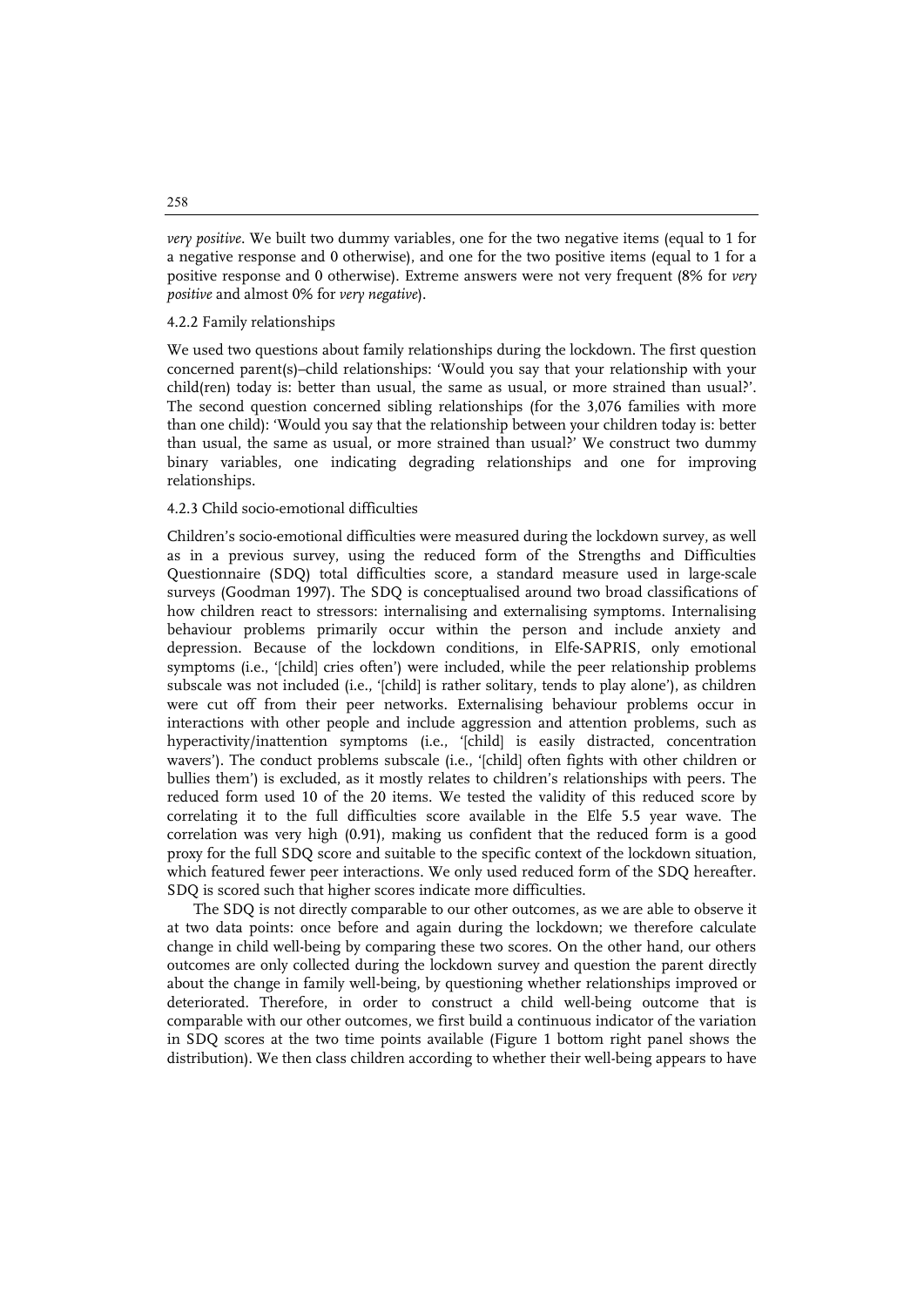improved (children whose SDQ score is lower during lockdown than at age 5.5), remained stable (no change in SDQ score), or worsened (higher SDQ during the lockdown than at age 5.5).

#### 4.2.4 Description of children's well-being during lockdown

The first lockdown had positive effects on family life for half of the respondents. One-third reported no change, and 14% of the families reported negative effects (see Figure 1). Most children and their families navigated the lockdown period with relatively little impact on family well-being. Most parents reported that their relationships with their children did not change (62%) or even improved (24%). Only a small proportion (15%) felt that their relationships were more strained than usual. The same pattern was found for relationships between siblings: 64% of parents having multiple children declared that the relationship between siblings did not change; 23% said that they improved; and 13% reported that the relationships deteriorated during lockdown.

As concern socio-emotional difficulties experienced by children (such as feeling fearful, having recurrent headaches or stomach aches, or having difficulties concentrating and completing tasks), the first lockdown does not seem to have been responsible for a massive increase or decrease in children's socio-emotional problems, at least among this group of primary-school-aged children; the average SDQ values measured during lockdown are similar (if slightly higher) to the average values observed before, when the child was 5.5 years old. However, the correlation is not so strong (0.38), meaning that score changes are quite frequent and go in both directions. There is almost the same proportion of children whose socio-emotional problems decrease (42%) and increase (45%), while for a small proportion, the score is exactly the same (13%). Within the top quintile of children that presented the most socio-emotional problems at age 5.5 (belonging to quintile 5), one-third has roughly the same level of difficulties during the lockdown, one-third has a high level but not as high as those observed during the lockdown (see Appendix Table A2 for the cross-tabulate distribution of the two scores). The remaining third had low levels of socio-emotional problems during the lockdown. It is rather difficult to attribute the changes in SDQ score to the lockdown since the premeasurement of the SDQ occurred four years beforehand. That is why we will not comment much descriptive results but will concentrate further on multivariate regressions that include specific variables about lockdown to see whether they might have affected the changes in SDQ. Moreover, because some children have more to lose than others (those with few socioemotional problems before the lockdown), it is important to control for the initial level as recommended by Dalecki and Willits (1991) when examining change in regression analysis.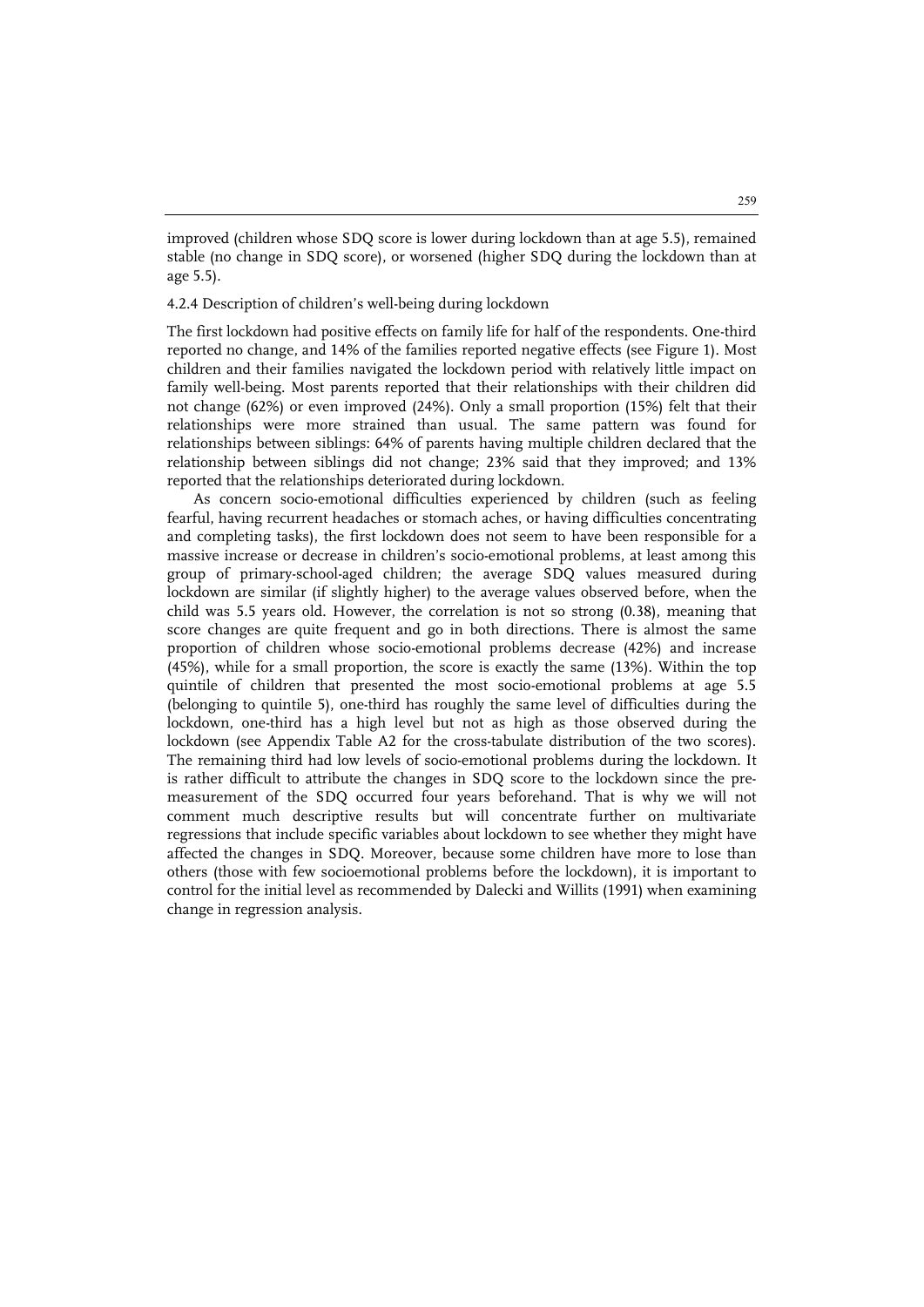

#### *Figure 1*: Description of four outcome variables

# *4.3 Empirical analysis*

To test our hypotheses, we first present some descriptive statistics for each outcome, as well as their distribution according to the parents' level of education, the family's income level, and pre-COVID socio-emotional status. Because families potentially cumulate both socio-economic and pre-COVID child socio-emotional difficulties, we consider these dimensions simultaneously by performing multivariate regressions on each of the four items considered.

To provide a synthetic view, we consider the binary version of each indicator: either positive change versus negative or stable, or negative change versus positive or stable. We also tested multinomial regressions using improvement, worsening and stability of each outcomes, but as the results were both very similar and much complex to present in a synthetic way for four dimensions, we kept logistic regressions. Analyses of the detailed indicators were also performed and are available upon request (OLS regression on the continuous form of the SDQ change). We estimated a stepwise series of logistic regressions with our four well-being indicators as dependent variables, but present the regression with all covariates only.

Our main variables of interest are each parent's level of education, the evolution of the professional and financial situation during lockdown, and type of housing. Mothers' and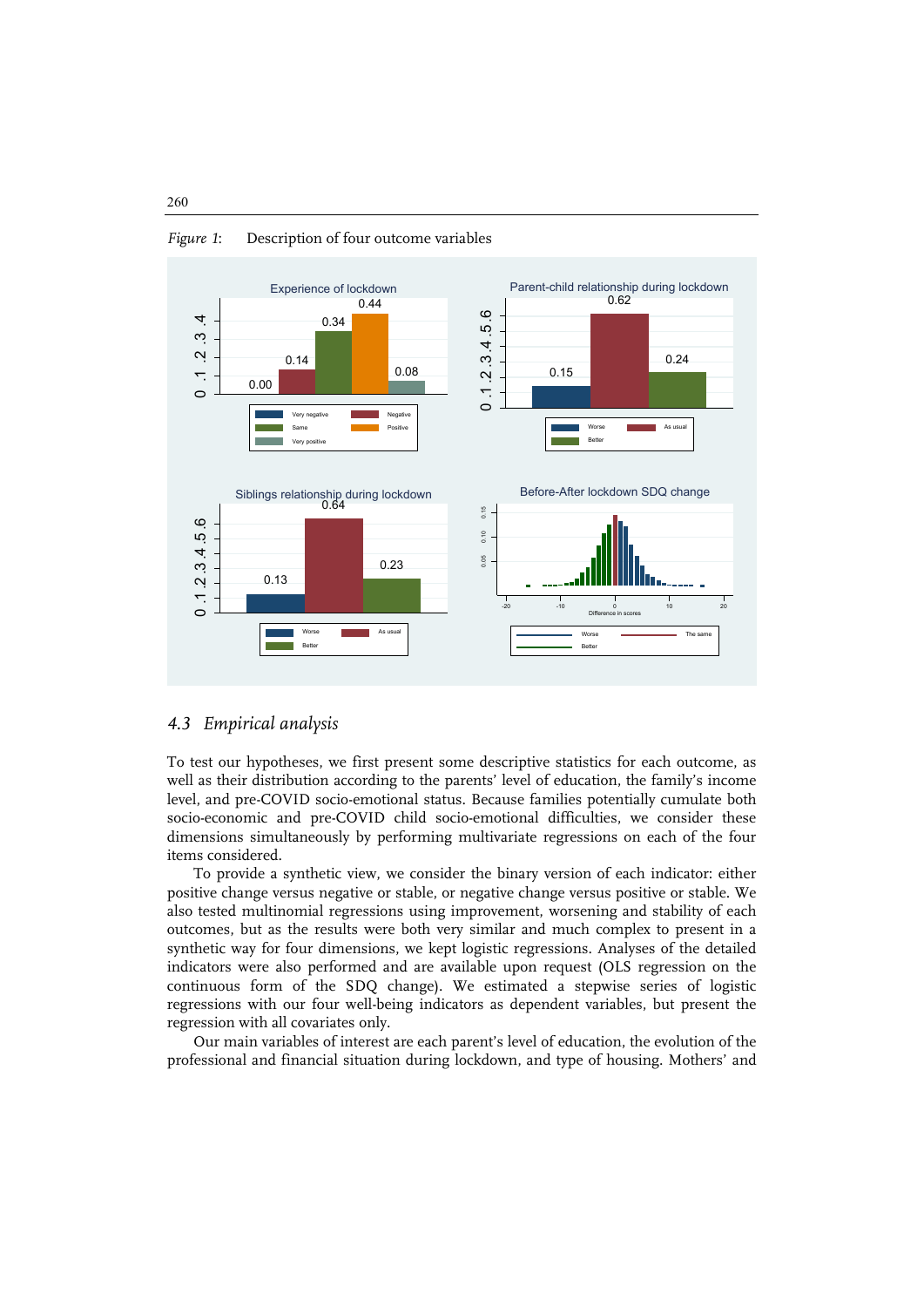fathers' educational levels were measured in three groups: secondary school or less, some tertiary education (a 1-year or 2-year degree, such as post-secondary school vocational degrees), and bachelor's degree or more. For the descriptive analysis, we used each parent's education level, but for the regression models, we keep only the mother's educational level in order to consider single mothers. For employment, five situations were distinguished for each parent: did not work before the lockdown, stopped working because of the pandemic, worked on-site only, teleworked only, and had mixed types of work situations. For the financial situation, we control for household income using the income quintile measured in the pre-COVID wave of the Elfe cohort and a dichotomous variable indicating whether or not the household's financial situation worsened after the start of the pandemic. This allows us to distinguish between the household's usual living standards of the households and financial changes due to the COVID crisis. For housing conditions, we distinguish between flats without external space, flats with external space, and houses; we also include a variable indicating whether the child can isolate himself/herself easily, with difficulty, or whether this is impossible. The control variables included are the child's sex and family structure (whether the child lives in a two-parent family, with a single parent, or in a shared custody arrangement; also whether the child has siblings or is an only child). Finally, the longitudinal nature of the data allows for us to control for pre-lockdown SDQ, measured at 5.5 years of age.<sup>[4](#page-12-0)</sup>

# **5. Descriptive results**

# *5.1 The SES gradients*

j

The family's well-being during lockdown is correlated with the socioeconomic conditions of the household (see Figure 2). For each of our well-being indicators except SDQ, there is a clear gradient according to each parent's level of education, which is more or less pronounced according to the indicator observed. The proportion of children whose parents declared having a negative experience during the lockdown was much larger among the least educated compared to the most educated groups, there is also a clear gradient according to mother's level of education. With regard intra-household relationships, a deterioration of the parent–child relationship or siblings relationship were less likely among the most educated group compared to the least educated group. Previous results are based on mother's education but are similar for father's education, except that there is no visible gradient for the family's experience during the lockdown (see Appendix Figure A2). Since initial level of SDQ is not controlled for in this descriptive graph, the interpretation of raw percentage is limited. We observe than children presenting fewer socio-emotional problems initially such as those having a high educated

<span id="page-12-0"></span><sup>4</sup> Other explanatory variables were taken into account, such as the age of the parents, the child's school work time, his or her daily leisure time or the number of outings in the last 7 days. These variables have not been retained because they were too highly correlated with the other variables of interest or because of potential problems of reverse causality.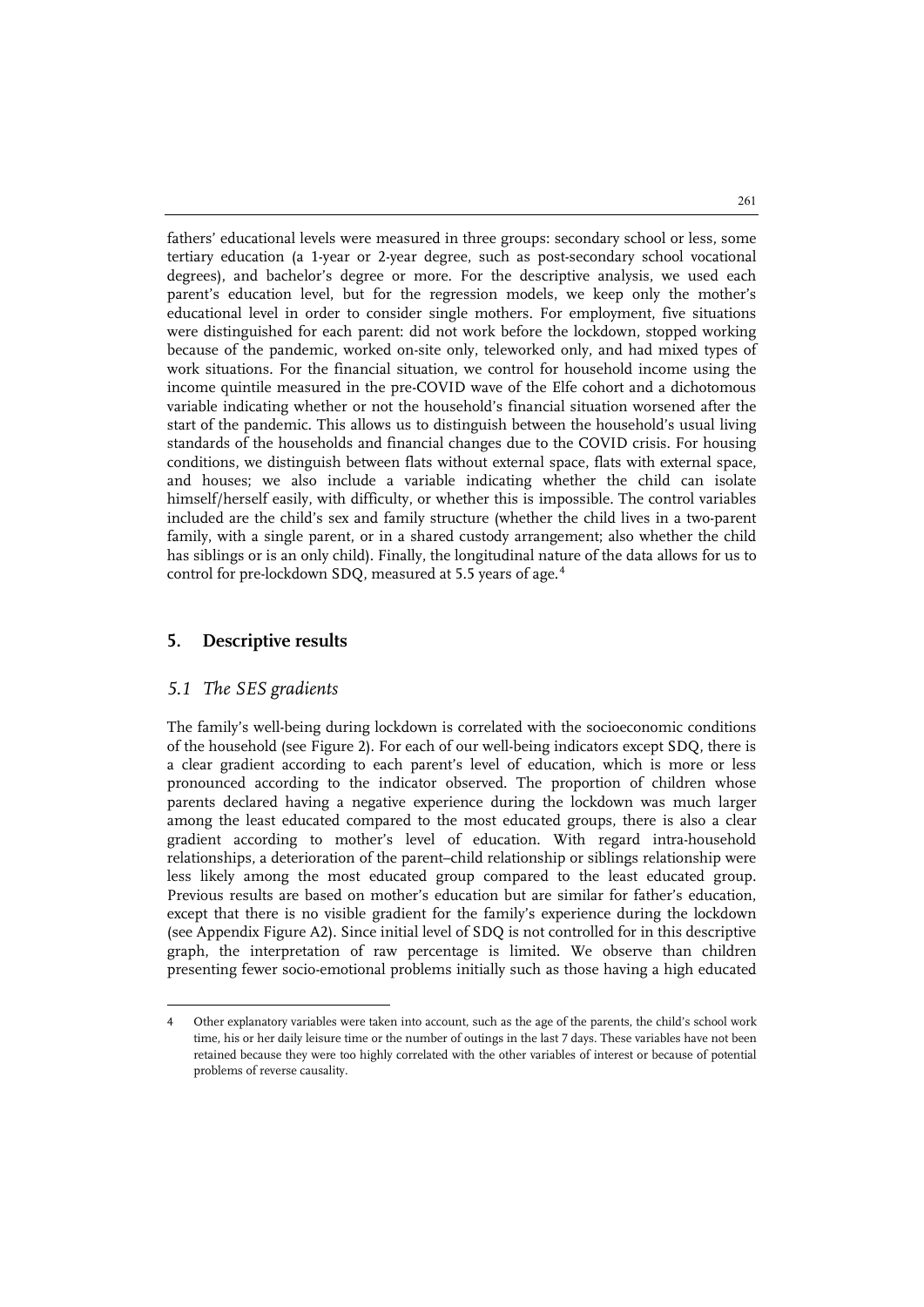mother are more likely to know a degradation of their score than others, with no difference between having a bachelor's degree or less.



*Figure 2*: Four outcomes (binary negative version) by mother's education level

Similar trends are observed when looking at family incomes. As shown in Figure 3, there seems to be a gap between the families in the first two income quintiles who are more likely to have negative experience of lockdown, or worse family relationship. They were more likely to have a negative experience during the lockdown; and both the parentchild and siblings relationships were worse on average compared to families with higher household income.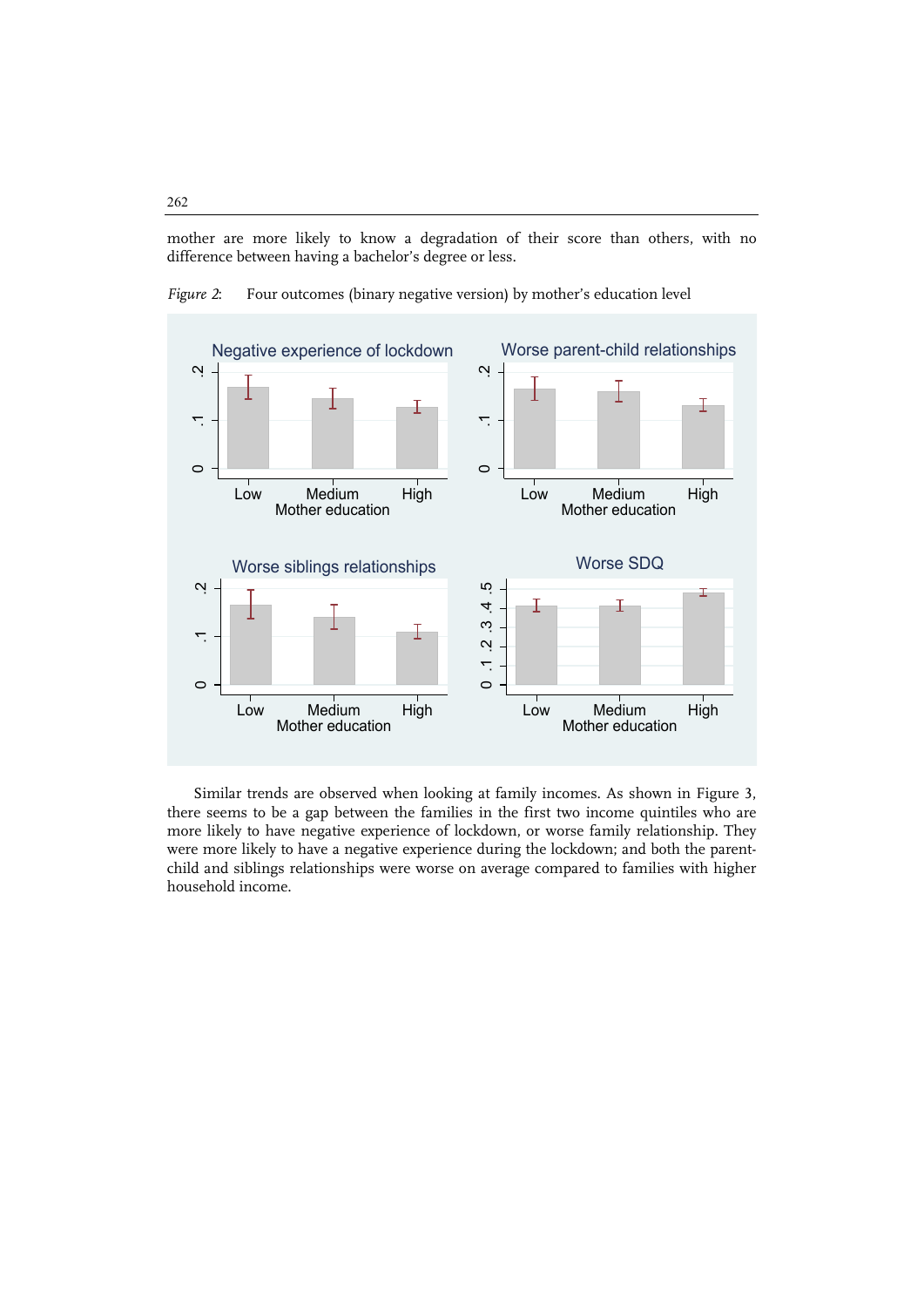

*Figure 3*: Four outcomes (binary negative version) by mother's education level

# *5.2 The importance of past child outcomes*

Children with pre-COVID socio-emotional difficulties may encounter specific challenges during the lockdown that can potentially affect the family experience with the lockdown and the relationships between family members. Their difficulties may be exacerbated by the disruption of their regular routines and the lack of interactions with their peers. Lockdown conditions may therefore trigger intra-familial conflicts. As expected, Figure 4 shows that socio-emotional difficulties were exacerbated in children with previous difficulties. Intra-family relationships, especially between parents and children and to a lesser extent between siblings, were clearly worse when the child had previous socioemotional difficulties. The share of those reporting negative family experiences during the lockdown increased with the level of child socio-emotional problems and was especially high for children with the most socio-emotional difficulties pre-lockdown (belonging to the top quintile SDQ score). As previously mentioned, the worsening of socioemotional difficulties is more likely when the initial score was low. This supports and confirms the idea that it is essential to control for the initial level when analysing change.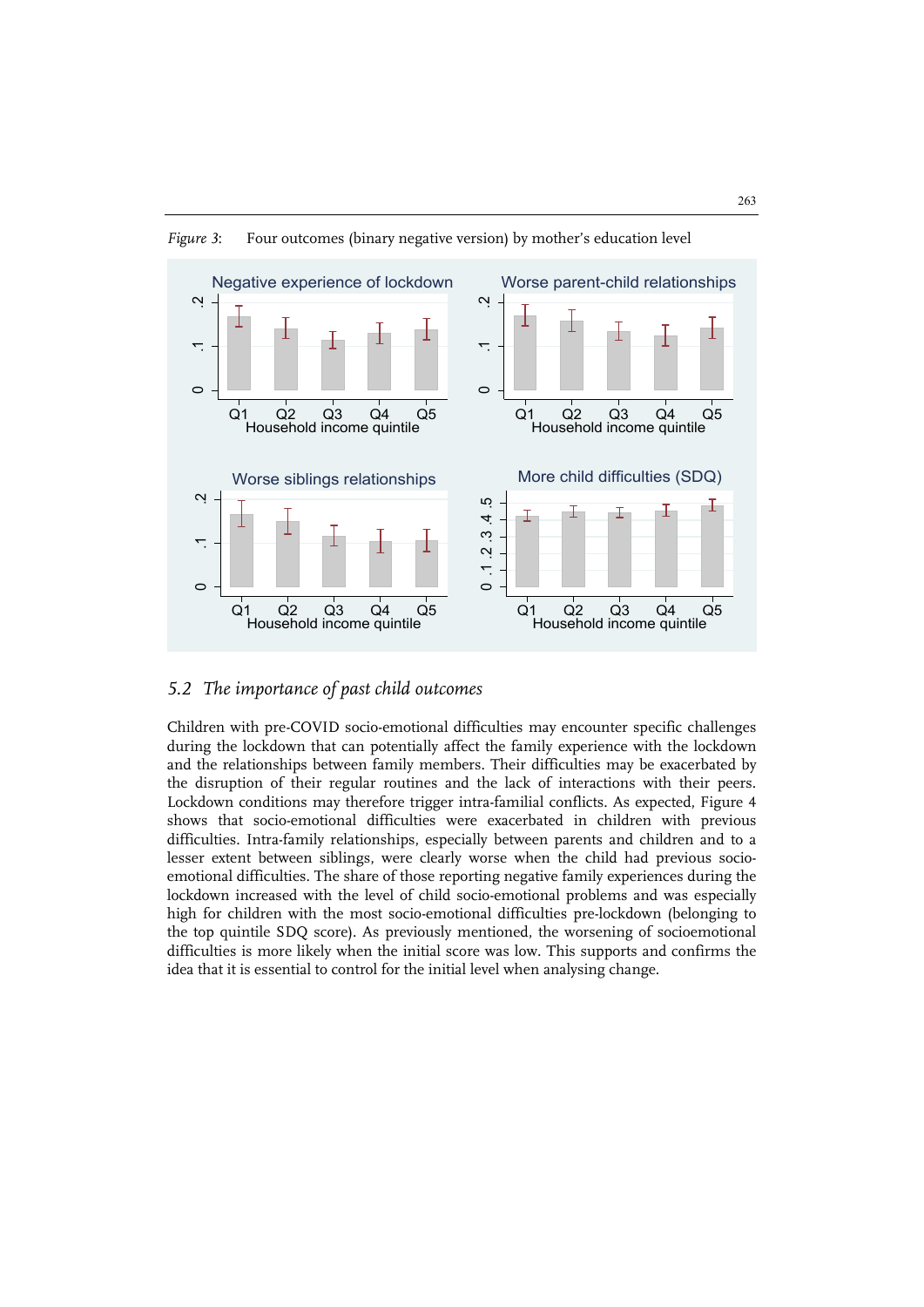

*Figure 4:* Four outcomes (binary negative version) by quintiles of previous SDQ

#### *5.3 Regression models*

 $\ddot{ }$ 

Table 1 shows the results of the regressions models predicting the likelihood of our four outcomes: parents considering the lockdown a negative family experience, worse parent-child relationships, worse sibling relationships, and worse child SDQ score.<sup>[5](#page-15-0)</sup> While mothers' level of education was significant when no additional controls were included, it was not statistically significant when working status and financial situation are added (the coefficients for mothers with low and middle levels of education are always positive but do not indicate significant differences between these education levels and high education levels). Alternative specifications using the highest level education of parents or fathers' education levels give similar results. The penalty previously observed in descriptive analysis for those with lower educational level appears therefore to be related to their material conditions during the lockdown.

Regarding employment and economic factors, we observe a small effect of parents' work status on some of the outcomes. When the mother worked outside home during the lockdown, the parent respondent (in most cases, the mother) was more likely to declare the lockdown a negative experience for family life. Parent-child and sibling relationships were also significantly worsened when the father worked outside the home. Thus, it seems that the absence of one parent, even temporarily when he or she worked outside the home, was detrimental to family life in this specific context. The level of household

<span id="page-15-0"></span><sup>5</sup> Step-by-step regression results are available upon request from the authors.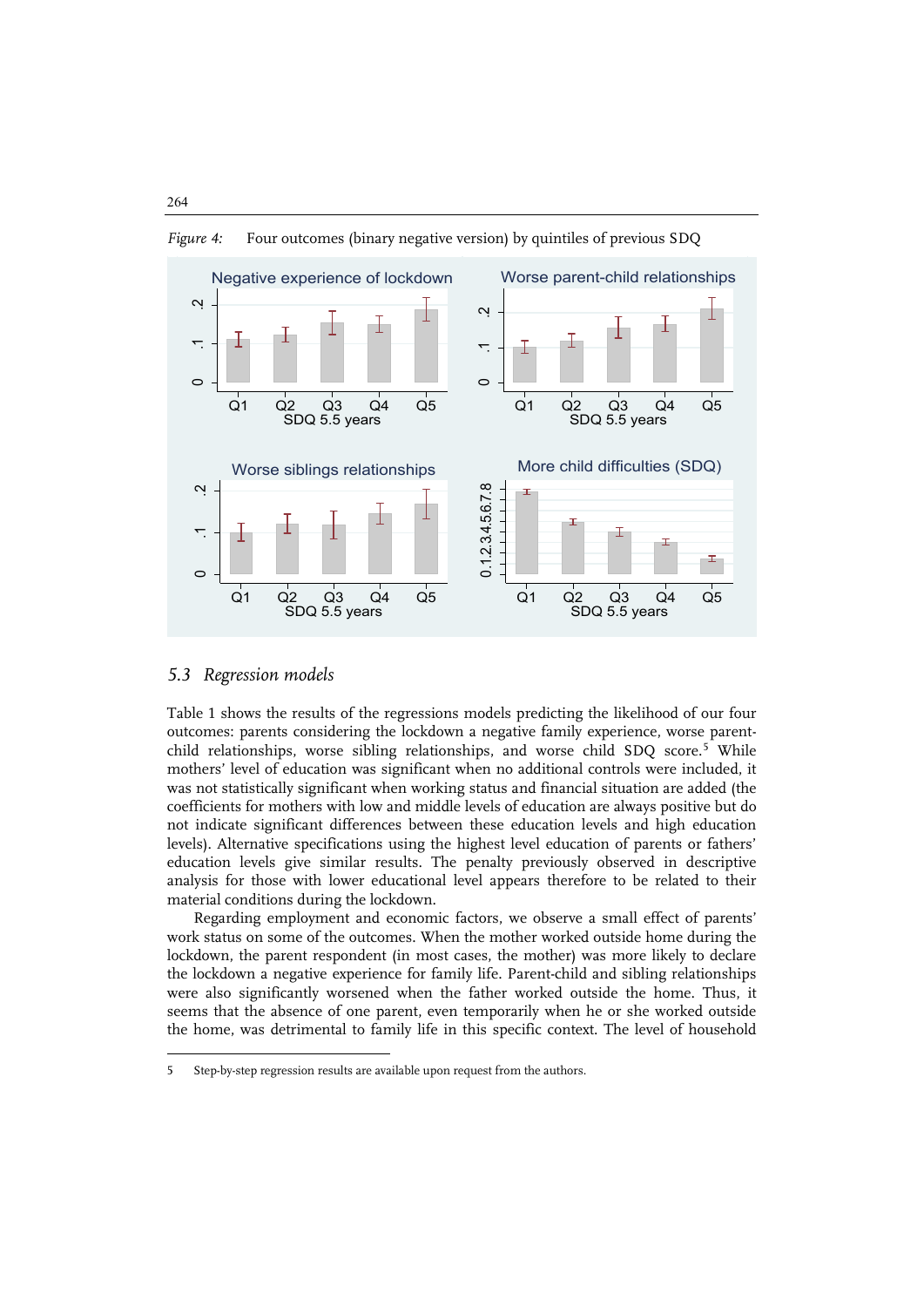income did not significantly impact any of the four outcomes considered, once all controls are included. However, financial deterioration increased the likelihood of viewing the lockdown negatively, having worse intra-family relationships (the direction is similar but not significant for the parent-child relationships), and children worsened socio-emotional score.

Regarding housing conditions, the type of housing (house or flat with or without an external space) had little significant effect. Parents living in a flat, whether they had access to an external space (yard, balcony) or not, were more likely to have a bad experience of the lockdown than those living in a house, all else being equal. Whether the child could isolate themselves at home was highly significant, and this strongly affected all four outcomes. When children were less able to isolate themselves, the outcomes were worse.

Apart from the material living conditions, the family structure little affected wellbeing during lockdown. Single parent families (captured by both the family structure variable "being lone parent" and the item "mother/father not in household" from the mother's and father's employment statuses) suffered more and were more likely to have a negative lockdown experience. Since the data used consist of a cohort of children, the sample is homogenous in age but differs by sex and number of siblings. Being a single child increases the risk of deterioration of the SDQ. Children with more socio-emotional difficulties are more likely to have negative experience of lockdown or worse relationship with parents or with other siblings.

As pointed out in our descriptive results, the lockdown provided some families an opportunity to spend more pleasant time together. If we consider the opposite outcomes, the probability that the lockdown has been our positive dummies (i.e. that intra-family relationships were improved, or improved score of SDQ), most of the determinants perform as expected, in the opposite direction of the negative outcomes, with a few interesting exceptions that deserve attention (see Table 2).

Our results suggest that working outside the home for the mother during lockdown is the only professional situation that really penalises families, since it also reduced the likelihood of having improving outcomes, and for two of them significantly. They also suggest that the possibility of the child isolating him/herself was often a prerequisite for having a positive experience of lockdown. We also note that the relationship between parents and children benefited from a shared custody arrangement. In contrast to what was found for the negative outcomes, where education was not significant once other controls were added, we found that the lower education group was less likely to have a positive experience of the lockdown than high education group. Finally, the reduction of incomes had little effect on the positive outcomes, except for the child's socio-emotional score, where an income drop decreased the probability of having improved SDQ score.

The children having more difficulties are more likely to have better relationships with parents and other siblings. This result shows a large heterogeneity in children reactions to lockdown, as previous ones showed worse relationships, especially for children having the most difficulties (belonging to top quintile of  $SDQ<sup>6</sup>$  $SDQ<sup>6</sup>$  $SDQ<sup>6</sup>$ ). We did observe that parents of boys were less likely to report an improvement of the SDQ.

j

<span id="page-16-0"></span><sup>6</sup> This result is based on regression using non-continuous version of initial SDQ score (quintiles), available upon request from the authors.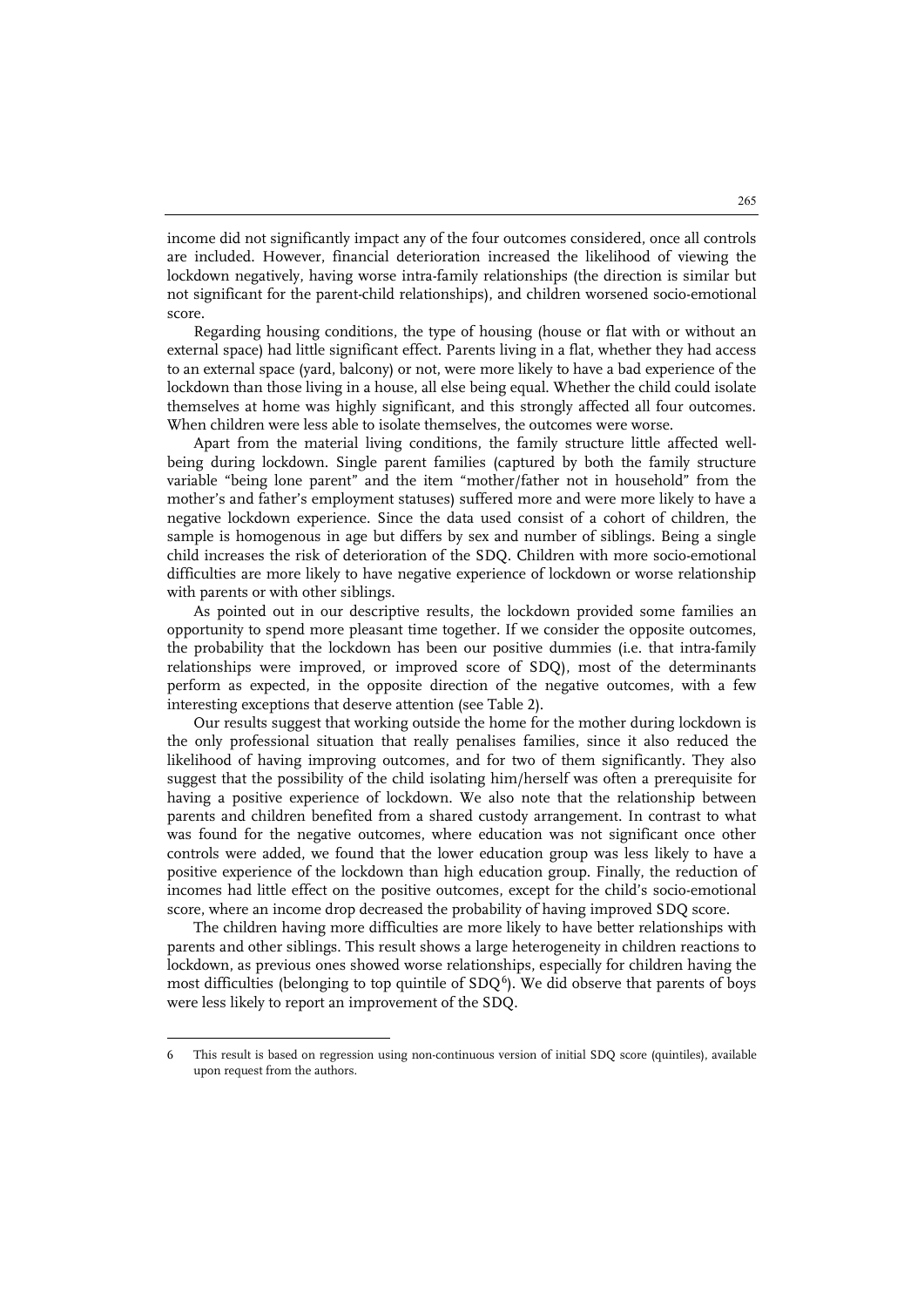|                                      | Negative               | Worse parent-          | Worse          | More difficulties      |
|--------------------------------------|------------------------|------------------------|----------------|------------------------|
|                                      | Experience             | child                  | siblings       | (increased SDQ)        |
|                                      | Lockdown               | relationship           | relationship   |                        |
| Mother's Educ (ref= High).           |                        |                        |                |                        |
| Low                                  | 0.155                  | 0.133                  | 0.158          | $-0.077$               |
| Medium                               | 0.086                  | 0.155                  | 0.115          | $-0.122$               |
| Mother's work (ref. = Full telework) |                        |                        |                |                        |
| Not employed before                  | 0.298                  | 0.126                  | 0.197          | $-0.115$               |
| Stopped working                      | $-0.238$               | $-0.135$               | 0.206          | 0.049                  |
| Mixed work situations                | $-0.010$               | 0.003                  | $-0.285$       | 0.015                  |
| On-site work                         | $0.447***$             | $-0.032$               | 0.054          | $-0.107$               |
| Mother not in HH                     | 0.889*                 | 1.418***               | 0.002          | 0.173                  |
| Father's work (ref. = Full telework) |                        |                        |                |                        |
| Not employed before                  | $-0.289$               | 0.076                  | 0.034          | 0.154                  |
| Stopped working                      | $-0.189$               | 0.021                  | $-0.204$       | 0.003                  |
| Mixed work situations                | $-0.039$               | 0.096                  | 0.076          | $-0.069$               |
| On-site work                         | 0.228                  | $0.444***$             | $0.471**$      | 0.199                  |
| Father not in HH                     | $0.522*$               | 0.443                  | 0.125          | 0.076                  |
| HH Income Quintile ( $ref = Q3$ )    |                        |                        |                |                        |
| Q1                                   | 0.163                  | 0.036                  | 0.115          | 0.059                  |
| Q <sub>2</sub>                       | 0.121                  | 0.071                  | 0.121          | 0.066                  |
| Q4                                   | 0.203                  | $-0.049$               | $-0.067$       | 0.007                  |
| Q <sub>5</sub>                       | 0.264                  | 0.158                  | $-0.027$       | $-0.025$               |
| Missing income                       | $0.547*$               | $-0.180$               | $-0.057$       | 0.124                  |
| Worsened financial situation         | $0.467***$             | 0.176                  | $0.267*$       | $0.249**$              |
| Family type (ref.= Two-parent)       |                        |                        |                |                        |
| Lone parent                          | 0.165                  | 0.045                  | 0.407          | 0.351                  |
| Shared custody                       | $-0.262$               | $-0.445$               | $-0.101$       | $-0.008$               |
| Child sex=Boy                        | $-0.032$               | 0.153                  | 0.015          | 0.089                  |
| Only child                           | 0.084                  | 0.204                  | ÷,             | $0.196*$               |
| Resp.=not mother                     | 0.295                  | $-0.449$               | $-0.205$       | $-0.048$               |
| Strict lockdown                      | 0.438                  | 0.252                  | $\overline{a}$ | $-0.125$               |
| Housing (ref. $=$ House)             |                        |                        |                |                        |
| Flat with no external space          | $0.512**$              | 0.181                  | $-0.054$       | 0.114                  |
| Flat with external space             | $0.390**$              | 0.048                  | 0.062          | 0.061                  |
| Other                                | 0.284                  | 0.873                  | 0.811          | 0.339                  |
| Missing                              | $-0.118$               | $-0.152$               | $-0.457$       | $-0.136$               |
| Child Isolation (ref. $=$ Easily)    |                        |                        |                |                        |
| Hardly                               | $0.453***$             | $0.467***$             | $0.583***$     | $0.461***$             |
| Impossible                           | $0.536^{\ast\ast\ast}$ | $0.567^{\ast\ast\ast}$ | $0.339*$       | $0.601^{\ast\ast\ast}$ |
| SDQ 5 years                          | $0.053***$             | $0.073***$             | $0.055^{**}$   | $-0.346***$            |
| Constant                             | $-3.330***$            | $-3.041***$            | $-2.738***$    | $1.208***$             |
| Observations                         | 4485                   | 4485                   | 3088           | 4485                   |
| Pseudo $R^2$                         | 0.046                  | 0.037                  | 0.037          | 0.157                  |

*Table 1:* Determinants of worsened outcomes, logistic regression with previous SDQ

*Note: When the mother worked on-site, the parent respondent was more likely to declare the lockdown a negative family experience than when the mother was teleworking on a full-time basis.*

*\*\*\* p<0.001, \*\* p<0.01, \* p<0.05.*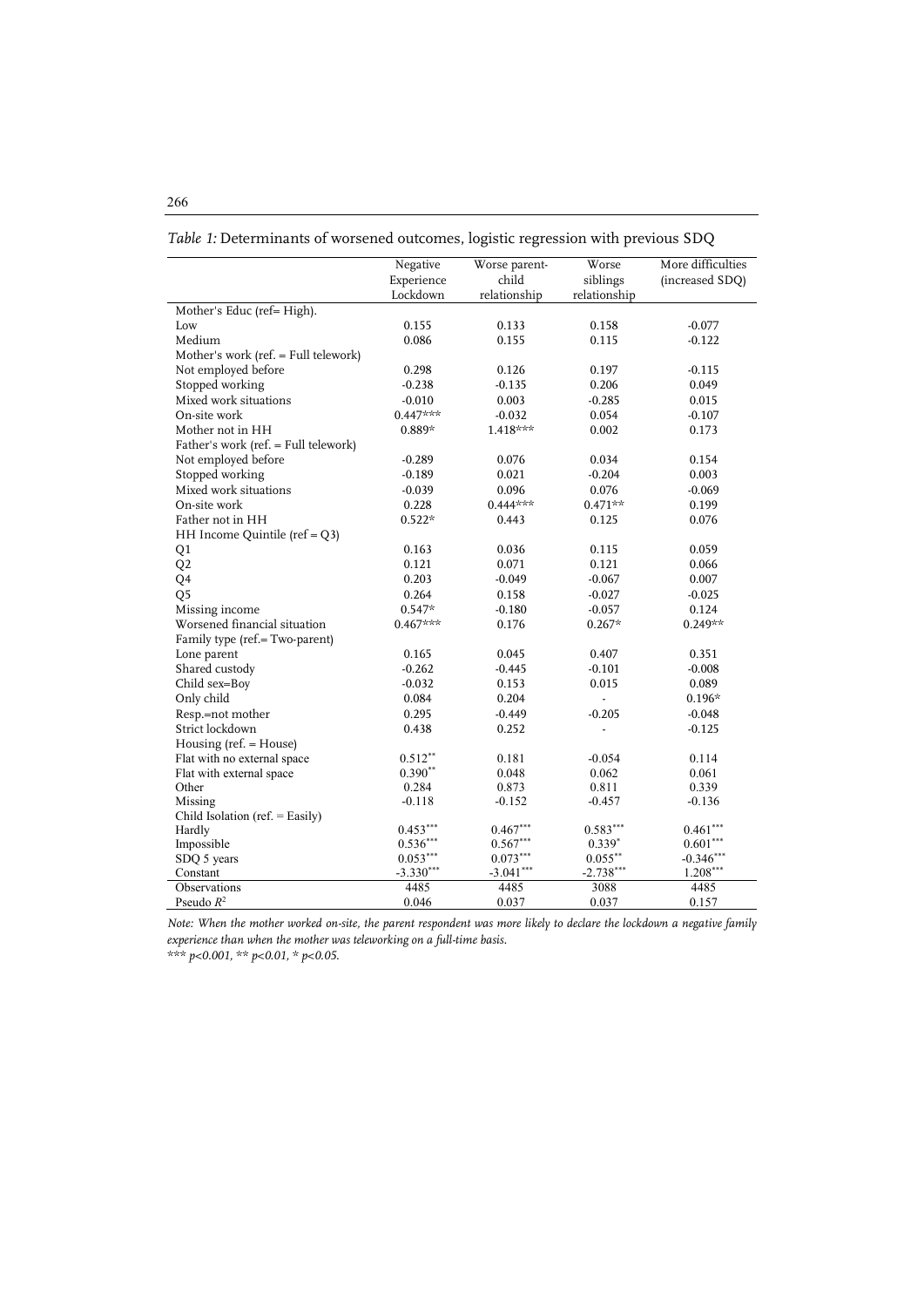|                                      | Positive    | Better parent- | Better siblings          | Lower           |
|--------------------------------------|-------------|----------------|--------------------------|-----------------|
|                                      | Experience  | child          | relationship             | difficulties    |
|                                      | Lockdown    | relationship   |                          | (decreased SDQ) |
| Mother's Educ (ref= High).           |             |                |                          |                 |
| Low                                  | $-0.281**$  | $-0.196$       | $-0.400**$               | $-0.044$        |
| Medium                               | $-0.203*$   | $-0.140$       | $-0.236*$                | 0.033           |
| Mother's work (ref. = Full telework) |             |                |                          |                 |
| Not employed before                  | 0.006       | $-0.131$       | $-0.158$                 | 0.073           |
| Stopped working                      | $0.194*$    | 0.078          | $-0.068$                 | $-0.093$        |
| Mixed work situations                | $-0.078$    | 0.041          | $-0.198$                 | 0.073           |
| On-site work                         | $-0.407***$ | $-0.302**$     | $-0.108$                 | 0.107           |
| Mother not in HH                     | $-0.131$    | $-0.122$       | $\blacksquare$           | 0.384           |
| Father's work (ref. = Full telework) |             |                |                          |                 |
| Not employed before                  | 0.090       | $-0.096$       | $-0.009$                 | $-0.049$        |
| Stopped working                      | 0.068       | 0.033          | 0.009                    | 0.046           |
| Mixed work situations                | 0.036       | $-0.034$       | $-0.055$                 | $-0.032$        |
| On-site work                         | $-0.407***$ | $-0.211$       | $-0.251*$                | $-0.182$        |
| Father not in HH                     | $-0.242$    | $-0.189$       | 0.172                    | 0.166           |
| HH Income Quintile ( $ref = Q3$ )    |             |                |                          |                 |
| Q1                                   | $-0.048$    | $-0.150$       | $-0.298*$                | 0.070           |
| Q <sub>2</sub>                       | 0.012       | $-0.037$       | $-0.072$                 | 0.020           |
| Q4                                   | $-0.032$    | 0.031          | 0.125                    | 0.099           |
| Q <sub>5</sub>                       | 0.084       | 0.169          | 0.081                    | 0.005           |
| Missing income                       | $-0.227$    | $-0.027$       | 0.288                    | $-0.138$        |
| Worsened financial situation         | 0.115       | $0.168*$       | 0.037                    | $-0.300***$     |
| Family type (ref.= Two-parent)       |             |                |                          |                 |
| Lone parent                          | $-0.103$    | 0.192          | $-0.386$                 | $-0.486*$       |
| Shared custody                       | 0.075       | $0.389*$       | $-0.273$                 | $-0.076$        |
| Child sex=Boy                        | $-0.033$    | $-0.041$       | $-0.056$                 | $-0.192***$     |
| Only child                           | $-0.059$    | $-0.142$       | ref.                     | $-0.281***$     |
| Resp.=not mother                     | $-0.501***$ | $-0.361$       | $-0.434*$                | 0.118           |
| Strict lockdown                      | $-0.153$    | $-0.106$       | $\overline{\phantom{a}}$ | $0.472*$        |
| Housing (ref. = House)               |             |                |                          |                 |
| Flat with no external space          | $-0.329*$   | 0.014          | $-0.153$                 | $-0.001$        |
| Flat with external space             | $-0.154$    | 0.203          | $-0.066$                 | $-0.105$        |
| Housing                              |             |                |                          |                 |
| House                                | ref.        | ref.           | ref.                     | ref.            |
| Other                                | $-0.157$    | $-1.013$       | ÷.                       | 0.303           |
| Missing                              | $-0.183$    | $-0.156$       | $-0.339$                 | $-0.007$        |
| Child Isolation (ref. = Easily)      |             |                |                          |                 |
| Hardly                               | $-0.214*$   | $-0.306***$    | $-0.206$                 | $-0.455***$     |
| Impossible                           | $-0.215***$ | $-0.278***$    | $-0.158$                 | $-0.716***$     |
| SDQ 5 years                          | $-0.017$    | $0.024*$       | $0.034*$                 | $0.404***$      |
| Constant                             | $0.714***$  | $-0.954***$    | $-0.927***$              | $-2.418***$     |
| Observations                         | 4485        | 4485           | 3076                     | 4485            |
| Pseudo $R^2$                         | 0.024       | 0.016          | 0.020                    | 0.205           |
|                                      |             |                |                          |                 |

| Table 2: Determinants of improved outcomes, logistic regression with previous SDQ |  |  |
|-----------------------------------------------------------------------------------|--|--|
|-----------------------------------------------------------------------------------|--|--|

*Note: When the mother has a lower educational level, the parent respondent is more likely to declare the lockdown a positive family experience or improved sibling relationship than when the mother is highly educated.* 

*\*\*\* p<0.001, \*\* p<0.01, \* p<0.05.*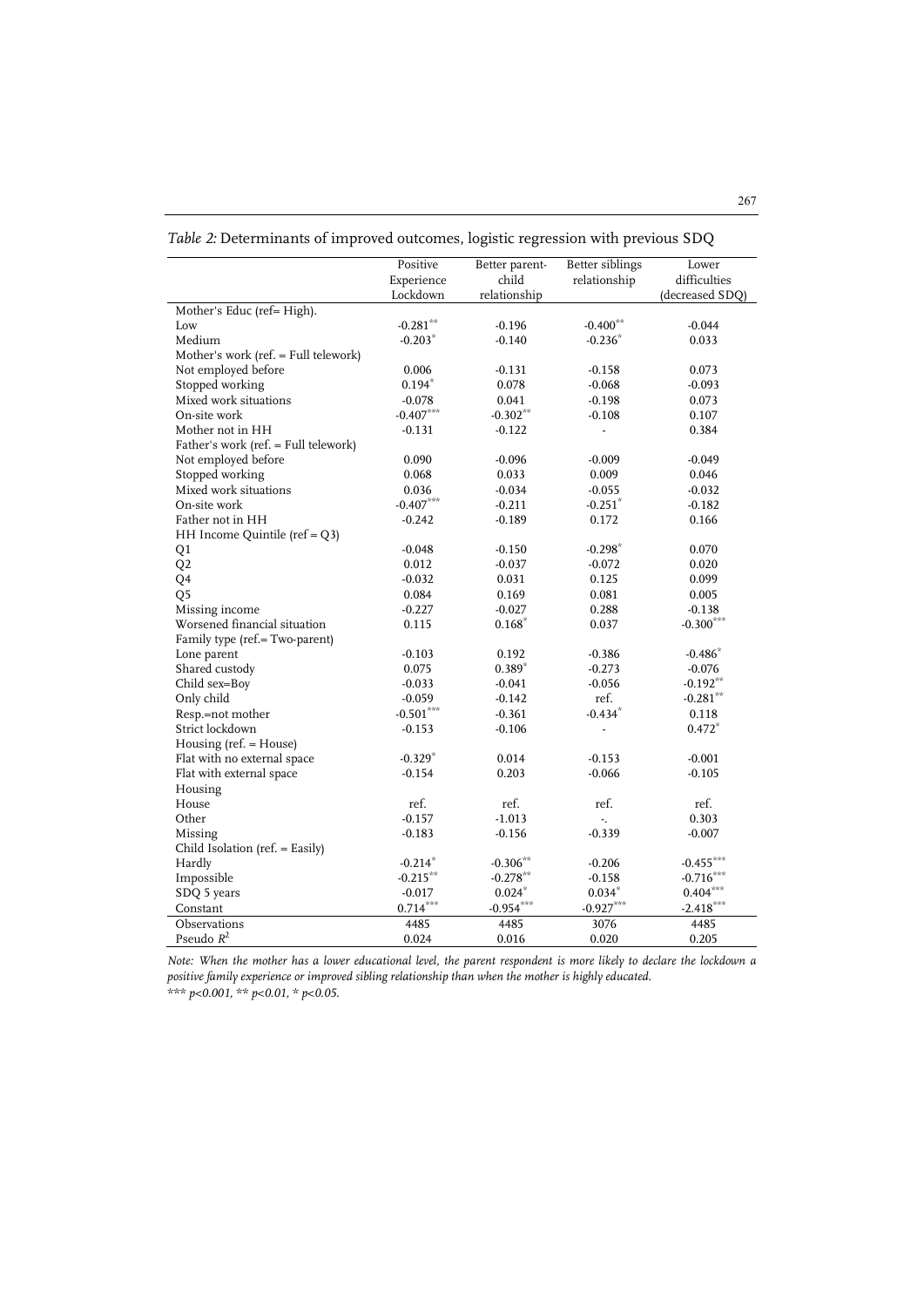#### **6. Discussion**

This article explored the consequences of France's first COVID-19 lockdown in the spring of 2020 on intra-family relationships and children's socio-emotional well-being. During that period, most workplaces, schools, and extra-curricular activities were closed, and all activities outside the home were strictly limited. Given the disruption of all family routines and living in a vacuum, we expected family resources to be key factors shaping the experience of lockdown restrictions. Using national longitudinal data from a sample of around 4,500 families with a child aged around 9 and focusing on four indicators of family and child well-being, we found that primary school children and their families adapted relatively well to the change. However, this period was challenging for a small but significant proportion of families.

As expected, we found that families with children experiencing challenges prior to lockdown were most affected, as it is more difficult for parents to handle them without outside support. We found a negative relationship between pre-COVID socio-emotional problems and family well-being during lockdown. However, children who had the most difficulties before lockdown were not necessarily the most affected by the stay-at-home measures, showing a strong heterogeneity in child's reaction. Indeed, school requirements and timetables were lightened; the children with the most difficulties also benefited more from this relaxation of constraints. This result echoes other studies on adolescents that have shown that those with the most academic difficulties are those who reported the best experiences of lockdown (Buzaud et al., 2021).

If we go back to our theoretical assumptions, we find that parental education is positively associated with better intra-family relationships and experiencing the lockdown positively as a family. However, parent's level of education was much less significant once employment and financial situation were taken into account. This therefore only partially verifies our first hypothesis (H1), which assumes fewer difficulties for families with higher levels of education. This mixed result may be linked to the various ways that parents invested in childcare and the pressure they put on themselves to parent during this context. During the lockdown, one of the main challenges was ensuring the continuation of school work and keeping children busy. Qualitative research showed that parents were very concerned about schooling. Schoolwork was a struggle, particularly for less educated parents because they had to manage homework with little equipment, more constraints on their time and fewer cultural, financial and social resources. Inversely, monitoring school work might have been easier for more educated parents (Garbe et al. 2020; CAFC 2021), especially as their children have fewer school difficulties on average. In highly educated families, parents who normally have extended working hours may have taken advantage of the stay-at-home period to spend more time with their children, which is why we observe a more positive lockdown experience for this group.

However, 13% of these highly educated families reported negative lockdown experiences. One possible explanation is related to active parenting (Lareau 2011). Highly educated parents might have felt particularly compelled to increase their parenting activities and strictly control children's screen time (Garbe et al. 2020; Berthomier and Octobre 2020; Thierry et al. 2021), which may have also generated tensions in some families. The inability to outsource domestic and childcare activities as during normal

#### 268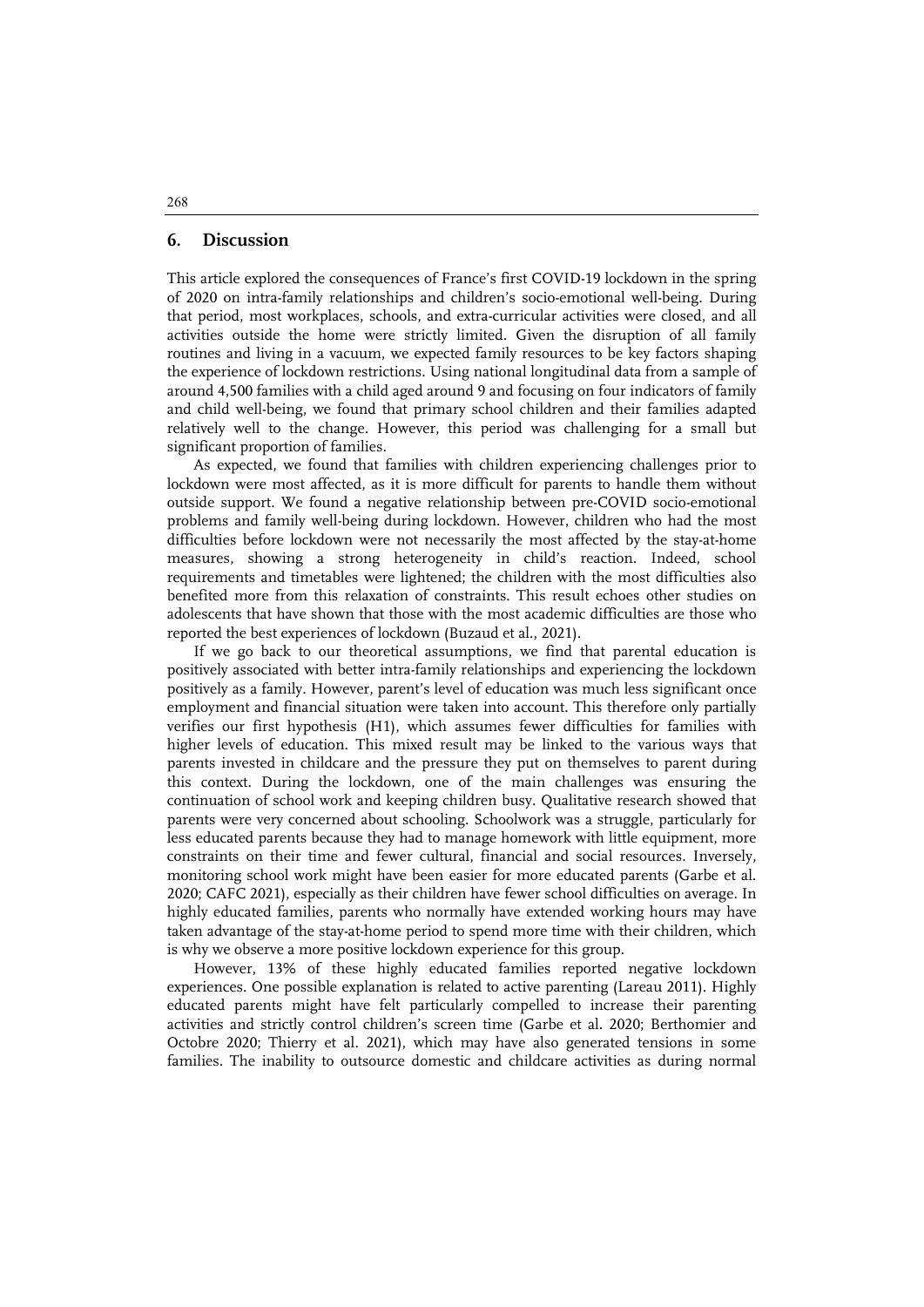times may have led to an overload of childcare efforts, especially for mothers. This unequal sharing of parental work in more equality-sensitive families may also have led to tensions.

We also hypothesised greater difficulties for families whose financial and/or professional situations deteriorated during the lockdown (H2a). This was found to be particularly the case for parents who worked outside their homes during this period. Those working outside the home during the first peak of the pandemic were mostly frontline employees in essential activities, often in contact with other people at work or in public transportation. This may have been very stressful, particularly for parents with a 9 year-old child. Parent stress might have affected the ability to provide effective parenting and may have spread to other family members, leading to strained family relationships or increasing children's socio-emotional problems. An additional stressor is related to the evolution of family income. Despite strong public policy support, including the introduction of paid furloughs and financial support for self-employed people, some families reported drops in their incomes. Our results highlight that it is not so much the level of income per se that affected family well-being as much as its evolution. Thus, traditional SES stratifiers (such as education and income) were not strongly correlated with family well-being during lockdown. On the other hand, factors related to the exceptional situation, whether the deterioration of financial situation or having to work outside the home while most people stayed at home, had a particularly negative effect on family relationships and children's socio-emotional well-being. Adults' concerns may have indirectly affected children. When lockdowns limit children's interactions largely to their families, there is little to mitigate the negative impact of parents' worries and anxieties on their children's well-being.

Our findings are in line with our hypothesis H2b and many other studies that have shown that housing conditions appear to be crucial for the lockdown experience (Lambert et al. 2020). This shows that for families, it was not so much the type of accommodation that was important as whether it provided the child with a place to be alone when needed. Having a place of their own enabled children to carry out their school work in a calm environment without distractions, but also to enjoy other activities away from the parental gaze and allowed them to isolate themselves in case of tensions. In total, these results confirm that material conditions were a strong determinant of family well-being during confinement, and that those with fewer material resources, notably resources linked to housing, have been penalised.

The present study has some limitations. First, our results are descriptive and our data and methods do not allow for a causal identification of a "real" effect of the lockdown on family functioning or on child well-being. This is notably the case for our child well-being outcome, where our construction of the variable identifying a "change" in well-being relies on a pre-lockdown measurement taken about four years before the Elfe-Sapris survey. We are not able to causally attribute changes in the child well-being scores between these two data points to lockdown. Second, due to social distancing measures, the Elfe-SAPRIS survey was implemented online, which have led to response bias. Families who had enough time to complete the questionnaire may have had the best experience of lockdown. Moreover, the poorest families, without access to the Internet or being less reachable by email (which was the way used for contacting parents), were not covered by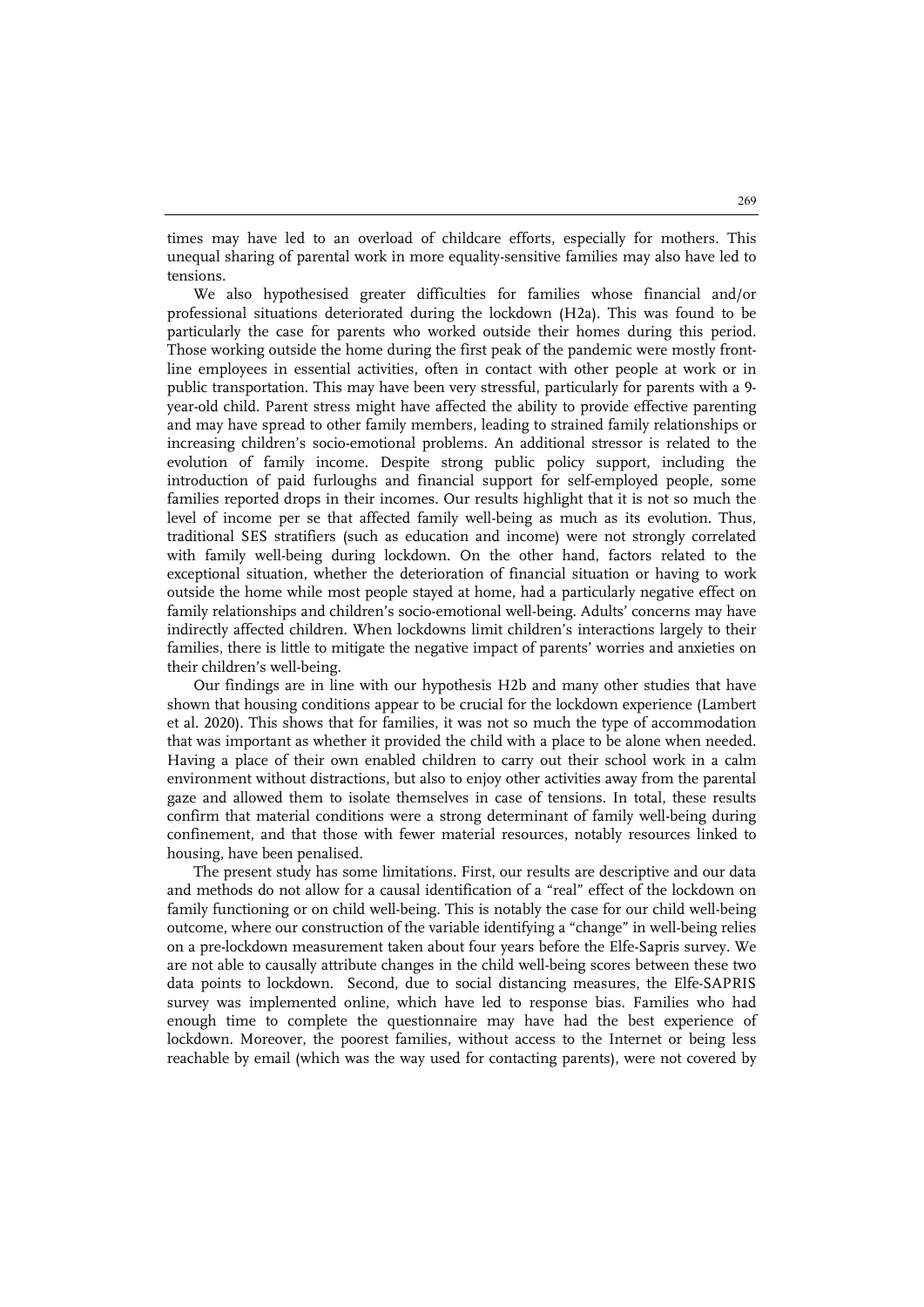our survey. However, these families have been the hardest hit by the economic consequences of the pandemic and have the poorest living conditions. In addition, the child's experience of confinement and well-being was reported from the perspective of the parent responding to the survey, in most cases the mother, and not from the perspective of the children themselves, which can positively bias the results if parents do not perceive their children's difficulties.

Our results show that, for most households, families' experience of France's first lockdown was on the whole relatively positive. However, this unprecedented period has exacerbated existing difficulties for families with poor living conditions and those facing deteriorating financial conditions. Despite the extreme uncertainty and concentration of family and professional activities in a single space for some, it was in a majority of cases an enchanted interlude, during which parents and children were able to spend time together and share activities. These results occurred during a particular period when everything was new, and within a context of relatively strong governmental safety nets for households. Subsequent lockdowns were quite different, as children returned to school and the workload on working parents increased while for others did not work. Further research is needed to monitor long-term consequences of the Covid crisis for family wellbeing.

## **References**

- Adams-Prassl, A., Boneva, T., Golin, M. & Rauh, C. (2020a). The impact of the coronavirus lockdown on mental health: evidence from the US. Human Capital and Economic Opportunity Global Working Group, Working Paper 2020-030.
- Adams-Prassl, A., Boneva, T., Golin, M. & Rauh, C. (2020b). Inequality in the impact of the coronavirus shock: Evidence from real time surveys. *Journal of Public Economics*, 189, 104245.

https://doi.org/10.1016/j.jpubeco.2020.104245

- Agostinelli, F., Doepke, M., Sorrenti, G. & Zilibotti, F. (2020). When the great equalizer shuts down: Schools, peers, and parents in pandemic times. *National Bureau of Economic Research* Working Paper No. 28264. http://doi.org/10.3386/w28264
- Alon, T., Doepke, M., Olmstead-Rumsey, J. & Tertilt, M. (2020). The impact of COVID-19 on gender equality. *National Bureau of Economic Research* Working Paper No. 26947. http://doi.org/10.3386/w26947
- Amerio, A., Brambilla, A., Morganti, A., Aguglia, A., Bianchi, D., Santi, F., Costantini, L., Odone, A., Costanza, A., Signorelli, C., Serafini, G., Amore, M. & Capolongo, S. (2020). COVID-19 lockdown: Housing built environment's effects on mental health. International Journal of Environmental *Research and Public Health*, 17, 16, 5976. https://doi.org/10.3390/ijerph17165973
- Andrew, A., Cattan, S., Costa Dias, M., Farquharson, C., Kraftman, L., Krutikova, S., Phimister, A. & Sevilla, A. (2020). Inequalities in children's experiences of home learning during the COVID-19 lockdown in England. *Fiscal Studies*, 41, 3, 653–683. https://doi.org/10.1111/1475-5890.12240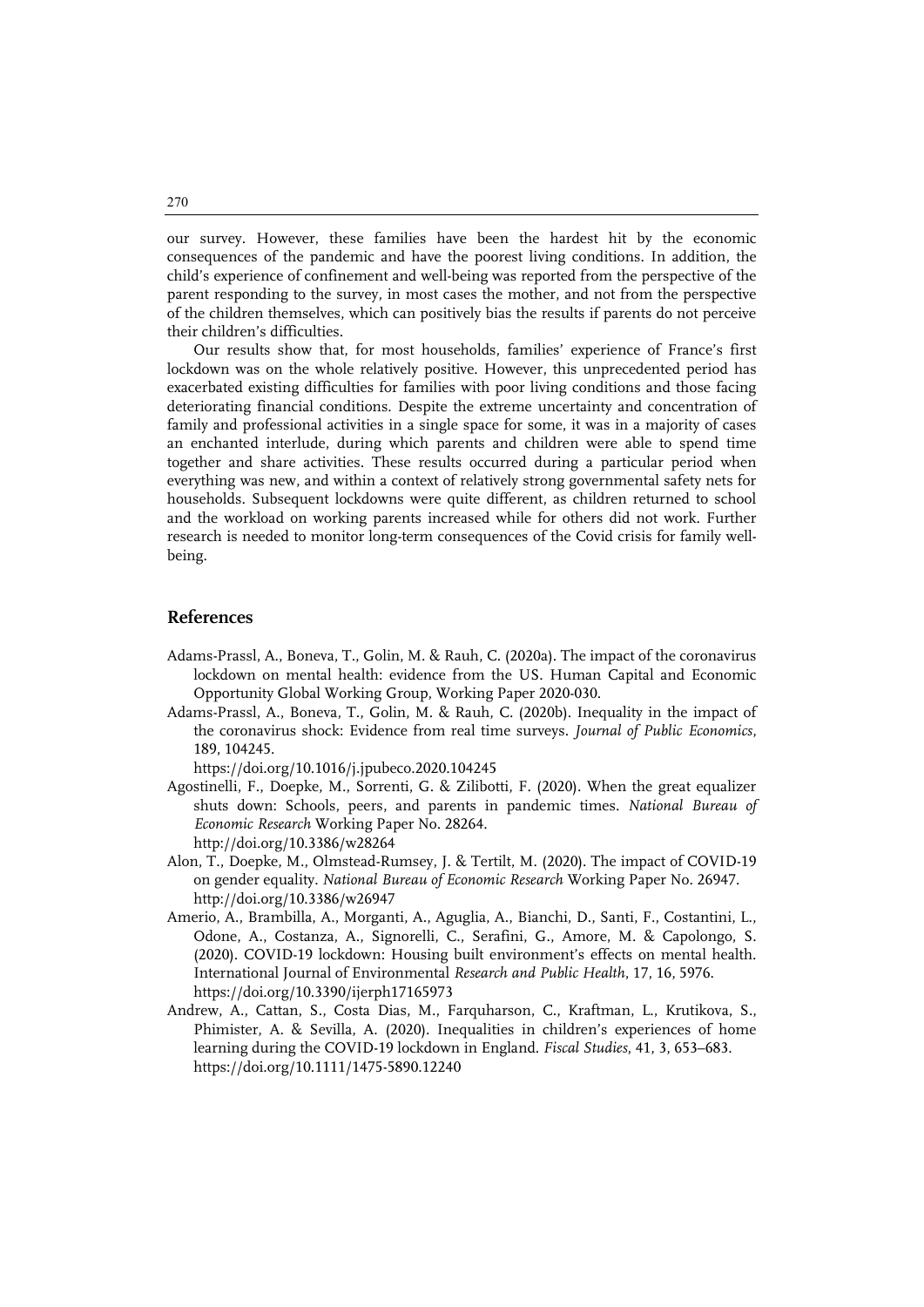Bajos, N., Jusot, F., Pailhé, A., Spire, A., Martin, C., Meyer, L., Lydié, N., Franck, J.-E., Zins, M. & Carrat, F. (2021). When lockdown policies amplify social inequalities in COVID-19 infections. Evidence from a cross-sectional population-based survey in France. *BMC Public Health*, 21, 705.

https://doi.org/10.1186/s12889-021-10521-5

Banks, J. & Xu, X. (2020). The mental health effects of the first two months of lockdown and social distancing during the Covid-19 pandemic in the UK. *Institute for Fiscal Studies* Working Paper W20/16.

https://doi.org/10.1920/wp.ifs.2020.1620

- Berthomier, N. & Octobre, S. (2020). Loisirs des enfants de 9 ans en situation de confinement au printemps 2020. *Culture études*, 5(5), 1-28. https://doi.org/10.3917/cule.205.0001
- Bronfenbrenner, U. (1986). Ecology of the family as a context for human development: Research perspectives. *Developmental Psychology*, 22, 723-742
- Brown, S. M., Doom, J., Watamura, S., Lechuga-Pena, S. & Koppels, T. (2020). Stress and parenting during the global COVID-19 pandemic [preprint]. PsyArXiv. https://doi.org/10.31234/osf.io/ucezm
- Buzaud J., Diter K., Grimault-Leprince A., Martin C., 2021. Les effets inégaux de la crise sanitaire et du confinement sur le bien-être des lycéen.ne.s. English title: "The unequal effects of the coronavirus crisis and of lockdown measures on the wellbeing of high school students", *Sciences et Bonheur*, June 2021. https://sciencesetbonheur.files.wordpress.com/2021/06/buzaud-et-al.-2021-sciencesbonheur-volume-6.pdf
- Calarco, J. M., Anderson, E., Meanwell, E. & Knopf, A. (2020). "Let's not pretend it's fun": How COVID-19-related school and childcare closures are damaging mothers' wellbeing. SocArXiv Papers.

https://doi.org/10.31235/osf.io/jyvk4

- Chang, S.-S., Stuckler, D., Yip, P. & Gunnell, D. (2013). Impact of 2008 global economic crisis on suicide: Time trend study in 54 countries. *British Medical Journal*, 347, f5239. https://dx.doi.org/10.1136%2Fbmj.f5239
- Charles, M. A., Thierry, X., Lanoe, J. L., Bois, C., Dufourg, M. N., Popa, R., ... & Geay, B. (2020). Cohort Profile: The French national cohort of children (ELFE): birth to 5 years. *International journal of epidemiology*, 49(2), 368-369j. https://doi.org/10.1093/ije/dyz227
- Chung, G., Lanier, P. & Wong, P. Y. J. (2020). Mediating effects of parental stress on harsh parenting and parent-child relationship during coronavirus (COVID-19) pandemic in Singapore. *Journal of Family Violence*, 1-12. https://dx.doi.org/10.1007%2Fs10896-020-00200-1
- CAFC, Collectif d'Analyse des Familles Confinées (2021) Familles Confinées. Le Cours Anormal Des Choses. Vulaines-sur-Seine: Editions du Croquant. https://hal.archives-ouvertes.fr/hal-03325442
- Coyne, L.W., Gould, E. R., Grimaldi, M., Wilson, K. G., Baffuto, G. & Biglan, A. (2020). First things first: parent psychological flexibility and self-compassion during COVID-19 [preprint]. Open Science Framework. https://doi.org/10.31219/osf.io/pyge2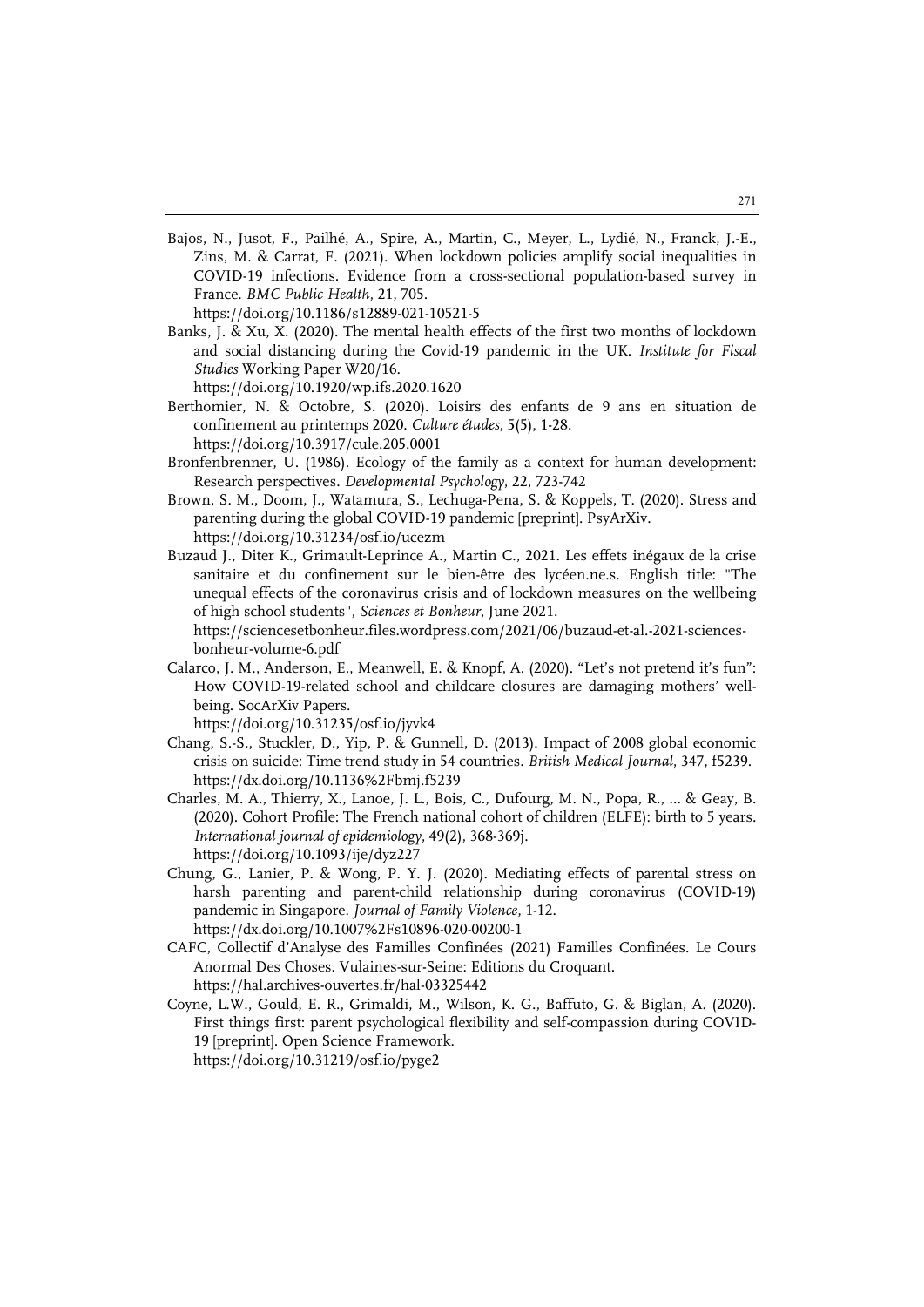- Craig, L. & Churchill, B. (2021). Dual‐earner parent couples' work and care during COVID‐19. *Gender, Work & Organization*, 28, 66–79. https://doi.org/10.1111/gwao.12497
- Daly, M., Sutin, A.R. & Robinson, E. (2020). Longitudinal changes in mental health and the COVID-19 pandemic: Evidence from the UK Household Longitudinal Study. *Psychological Medicine*, 13, 1-10.

https://doi.org/10.1017/s0033291720004432

- Dagher, R. K., Chen, J. & Thomas, S. B. (2015). Gender differences in mental health outcomes before, during, and after the Great Recession. *PlosONE*, 10, 5, e0124103. https://doi.org/10.1371/journal.pone.0124103
- Dalecki, M., & Willits, F. K. (1991). Examining change using regression analysis: Three approaches compared. *Sociological Spectrum*, 11, 2, 127-145.
- Del Boca, D., Oggero, N., Profeta, P., & Rossi, M. (2020). Women's and men's work, housework and childcare, before and during COVID-19. *Review of Economics of the Household*, 18, 4, 1001-1017.
- Engzell, P., Frey, A. & Verhagen, M. (2020). Learning inequality during the Covid-19 pandemic. SocArXiv Papers.
	- https://doi.org/10.31235/osf.io/ve4z7
- Fetzer, T., Hensel, L., Hermle, J. & Roth, C. (2020). Coronavirus perceptions and economic anxiety. arXiv:2003.03848.

https://arxiv.org/abs/2003.03848v4 [retrieved September 29, 2021].

Garbe, A., Ogurlu, U., Logan, N. & Cook, P. (2020). Parents' experiences with remote education during COVID-19 school closures. *American Journal of Qualitative Research*, 4, 3, 45-65.

https://doi.org/10.29333/ajqr/8471

Giuntella, O., Hyde, K., Saccardo, S. & Sadoff, S. (2021). Lifestyle and mental health disruptions during COVID-19. *Proceedings of the National Academy of Sciences*, 118, 9, e2016632118.

https://doi.org/10.1073/pnas.2016632118

- Goodman, R. (1997). The strengths and difficulties questionnaire: A research note. *Journal of Child Psychology and Psychiatry*, 38, 5, 581–586. https://doi:10.1111/j.1469-7610.1997.tb01545.x
- Grewenig, E., Lergetporer, P., Werner, K., Woessmann, L. & Zierow, L. (2020). COVID-19 and educational inequality: How school closures affect low-and high-achieving students. IZA Discussion Paper 13820.
- Hank, K., & Steinbach, A. (2020). The virus changed everything, didn't it? Couples' division of housework and childcare before and during the Corona crisis. *Journal of Family Research*, 33, 1, 99-114.

https://doi.org/10.20377/jfr-488

Hazo, J.-B. & Costemalle, V. (2021). Confinement du printemps 2020: Une hausse des syndromes dépressifs, surtout chez les 15-24 ans. Résultats issus de la 1ère vague de l'enquête EpiCov et comparaison avec les enquêtes de santé européennes (EHIS) de 2014 et 2019, *Etudes et Résultats*, 1185.

https://drees.solidarites-sante.gouv.fr/publications/etudes-et-resultats/confinementdu-printemps-2020-une-hausse-des-syndromes-depressifs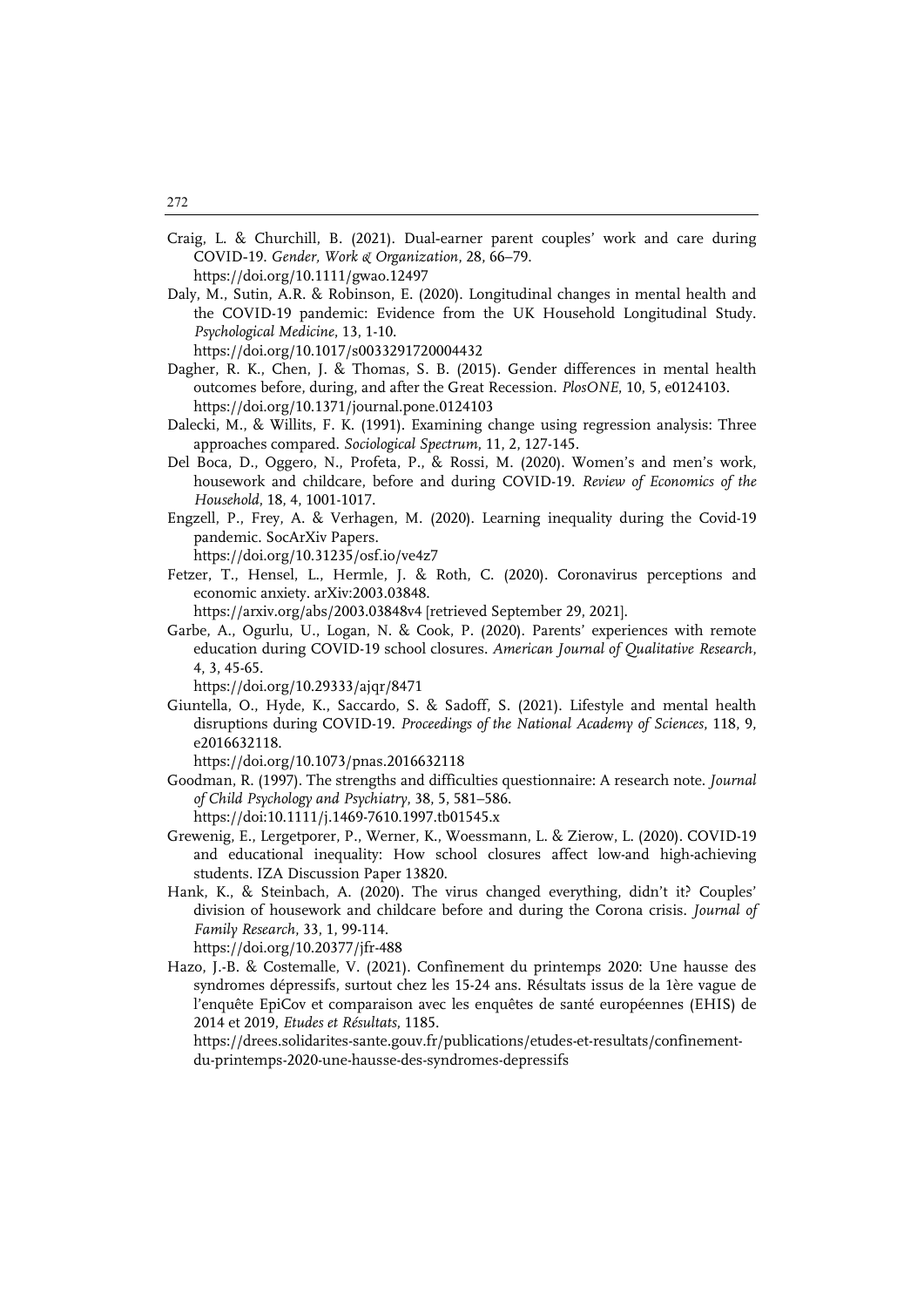Hupkau, C. & Petrongolo, B. (2020). Work, care and gender during the Covid-19 crisis. *Fiscal Studies*, 41, 3, 623–651.

https://doi.org/10.1111/1475-5890.12245

Insee (2021). *Emploi, chômage, revenus du travail*, Insee References Édition 2021.

- Jiao, W. Y., Wang, L. N., Liu, J., Fang, S. F., Jiao, F. Y., Pettoello-Mantovani, M., & Somekh, E. (2020). Behavioral and Emotional Disorders in Children during the COVID-19 Epidemic. *The Journal of pediatrics*, 221, 264–266.e1. https://doi.org/10.1016/j.jpeds.2020.03.013
- Kreyenfeld, M. & Zinn, S. (2021). Coronavirus and care: How the coronavirus crisis affected fathers' involvement in Germany. *Demographic Research*, 44, 99–124. https://dx.doi.org/10.4054/DemRes.2021.44.4
- Lambert, Anne, Joanie Cayouette-Remblière, Elie Guéraut, Guillaume Le Roux, Catherine Bonvalet, Violaine Girard, and Laetitia Langlois. 2020. How the COVID-19 epidemic changed working conditions in France. *Population and Societies,* 579. https://doi.org/10.3917/popsoc.579.0001
- Lareau, Annette. 2011. *Unequal Childhoods. Class, Race, and Family Life. 2nd ed. with an Update a Decade Later*. Berkeley: University of California Press. https://doi.org/10.1525/9780520949904
- Lee, J. (2020). Mental health effects of school closures during COVID-19. *The Lancet Child & Adolescent Health*, 4, 6, 421.

https://doi.org/10.1016/S2352-4642(20)30109-7

Liu, J. J., Bao, Y., Huang, X., Shi, J., & Lu, L. (2020). Mental health considerations for children quarantined because of COVID-19. *The Lancet Child & Adolescent Health*, 4, 5, 347-349.

https://doi.org/10.1016/S2352-4642(20)30096-1

- Lyttelton, T., Zang, E. & Musick, K. (2020). Gender differences in telecommuting and implications for inequality at home and work. SocArXiv Papers. https://doi.org/10.31235/osf.io/tdf8c
- Maldonado, J. E. & De Witte, K. (2020). The Effect of School Closures on Standardised Student Test Outcomes. KU Leuven Faculty of Economics and Business. https://lirias.kuleuven.be/retrieve/588087
- McGinty, E. E., Presskreischer, R., Han, H. & Barry, C. L. (2020). Psychological distress and loneliness reported by US adults in 2018 and April 2020. *JAMA*, 324, 93. https://doi.org/10.1001/jama.2020.9740
- Meier, A., Musick, K., Flood, S. & Dunifon, R. (2016). Mothering experiences: How single parenthood and employment structure the emotional valence of parenting. *Demography*, 53, 3, 649–674.

https://doi.org/10.1007/s13524-016-0474-x

Milkie, M. A., Mattingly, M. J., Nomaguchi, K. M., Bianchi, S. M. & Robinson, J. P. (2004). The time squeeze: Parental statuses and feelings about time with children. *Journal of Marriage and Family*, 66, 3, 739–761.

https://doi.org/10.1111/j.0022-2445.2004.00050.x

Minuchin, S. (1974). *Families and Family Therapy*. Cambridge, MA: Harvard University Press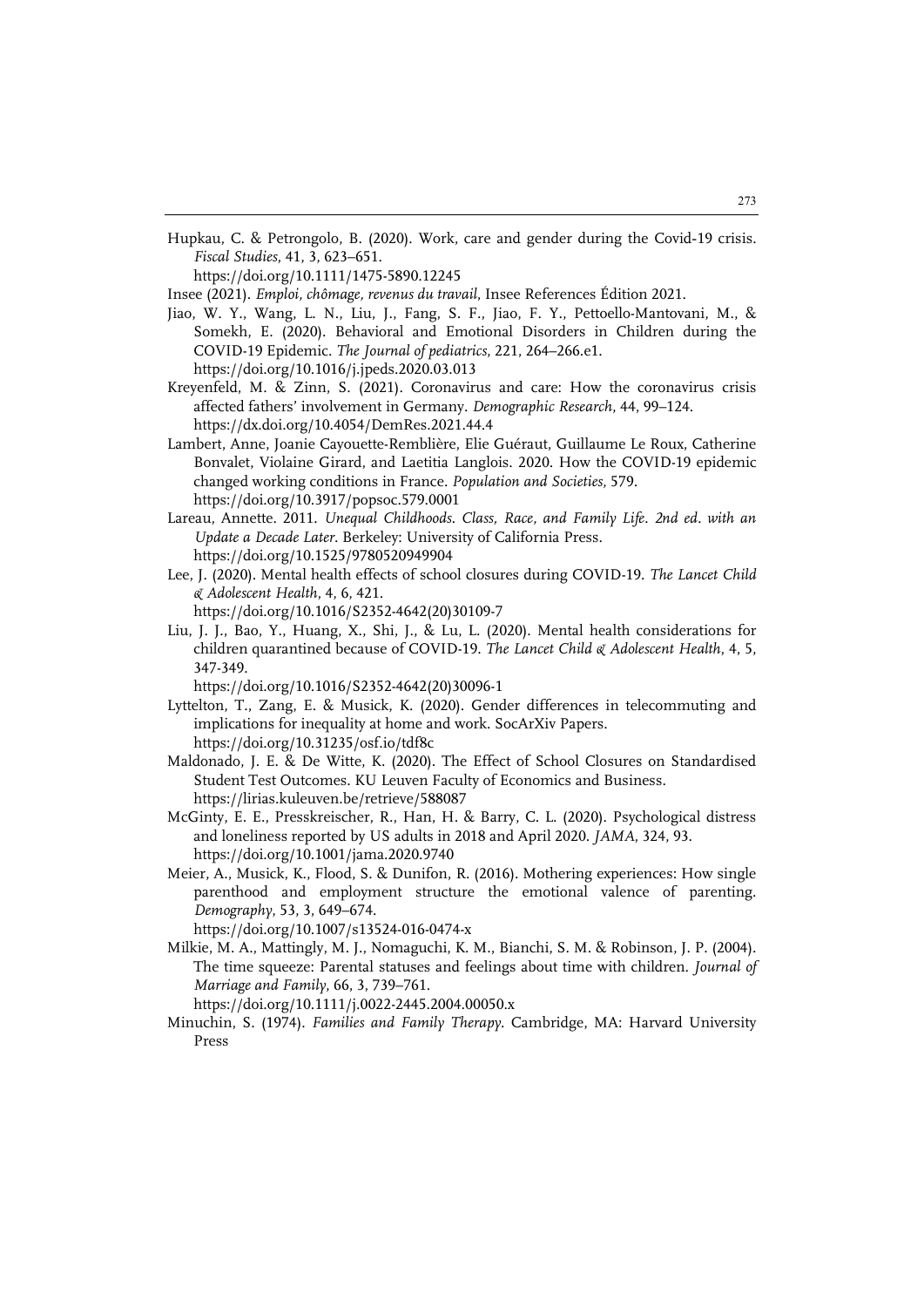Moore, K.A., Chalk, R., Scarpa, J., and Vandivere, S. (2002). Family strengths: Often overlooked, but real. Child Trends Research Briefs.

https://eric.ed.gov/?id=ED468044

Musick, K., Meier, A. & Flood, S. (2016). How parents fare: mothers' and fathers' subjective well-being in time with children. *American Sociological Review*, 81, 5, 1069– 1095.

https://doi.org/10.1177%2F0003122416663917

OCDE (2020), OECD Employment Outlook 2020: Worker Security and the COVID-19 Crisis, Éditions OCDE, Paris.

https://doi.org/10.1787/19991266

Perelli-Harris, B. & Walzenbach, S. (2020). How has the Covid-19 crisis impacted parents' relationships with their children? ESRC Centre for Population Change Policy Briefing, 54. Southampton.

http://www.cpc.ac.uk/docs/2020\_PB54\_How\_has\_the\_Covid-

19\_crisis\_impacted\_parents.pdf [retrieved September 29, 2021]

- Peretti-Watel, P., Alleaume, C. & Léger, D. (2020). Anxiety, depression and sleep problems: a second wave of COVID-19. General Psychiatry, 33, e100299. http://doi.org/10.1136/gpsych-2020-100299
- Petts, R.J., Carlson, D.L. and Pepin, J.R. (2021), A gendered pandemic: Childcare, homeschooling, and parents' employment during COVID‐19. Gender Work Organ. https://doi.org/10.1111/gwao.12614
- Pierce, M., Hope, H., Ford, T., Hatch, S., Hotopf, M., John, A., Kontopantelis, E., Webb, R., Wessely, S., McManus, S. & Abel, K. (2020). Mental health before and during the COVID-19 pandemic: A longitudinal probability sample survey of the UK population. *The Lancet Psychiatry*, 7, 10, 883–892.

https://doi.org/10.1016/S2215-0366(20)30308-4

Pinquart, M. (2017). Associations of parenting dimensions and styles with externalizing problems of children and adolescents: An updated meta-analysis. *Developmental Psychology*, 53, 5, 873–932.

https://doi.org/10.1037/dev0000295

Ravens-Sieberer, U., Kaman, A., Erhart, M., Devine, J., Schlack, R. & Otto, C. (2021). Impact of the COVID-19 pandemic on quality of life and mental health in children and adolescents in Germany. *European Child & Adolescent Psychiatry*, [Online first, January 25, 2021].

https://doi.org/10.1007/s00787-021-01726-5

Reibling, N., Beckfield, J., Huijts, T., Schmidt-Catran, A., Thomson, K. H. & Wendt, C. (2017). Depressed during the depression: Has the economic crisis affected mental health inequalities in Europe? Findings from the European Social Survey (2014) special module on the determinants of health. *European Journal of Public Health*, 27, suppl\_1, 47–54.

https://doi.org/10.1093/eurpub/ckw225

Thierry, X., Geay, B., Pailhé, A., Berthomier, N., Camus, J., Cauchi-Duval N., Lanoë J-L., Octobre S., Pagis J., Panico L., Siméon T., Solaz A., SAPRIS Team. (2021). Children's experience of the first lockdown in France. *Population Societies*, 1, 1-4. https://doi.org/10.3917/popsoc.585.0001.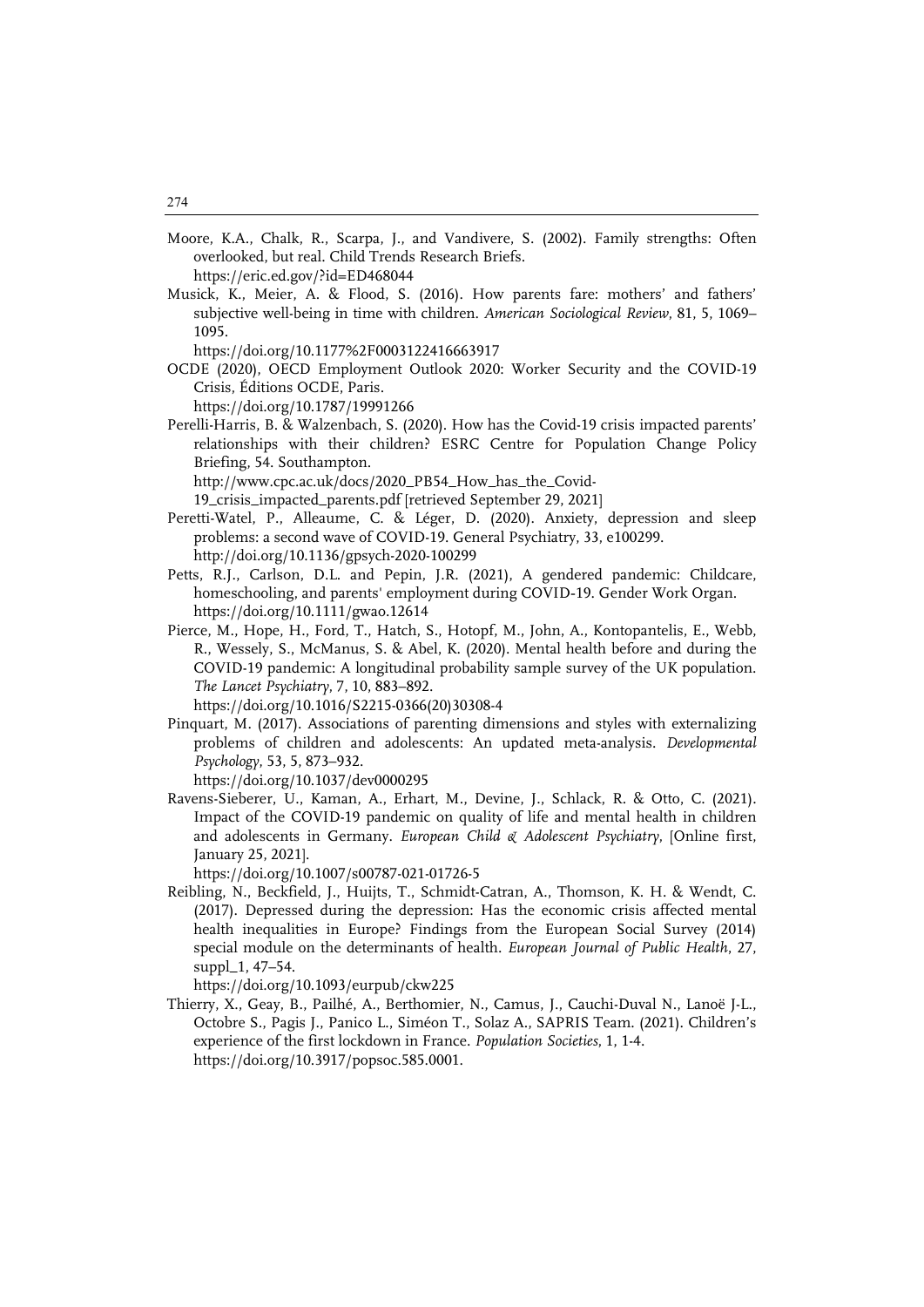Thomas, E. Y., Anurudran, A., Robb, K. & Burke, T. F. (2020). Spotlight on child abuse and neglect response in the time of COVID-19. *The Lancet Public Health*, 5, 7, e371. https://doi.org/10.1016/S2468-2667(20)30143-2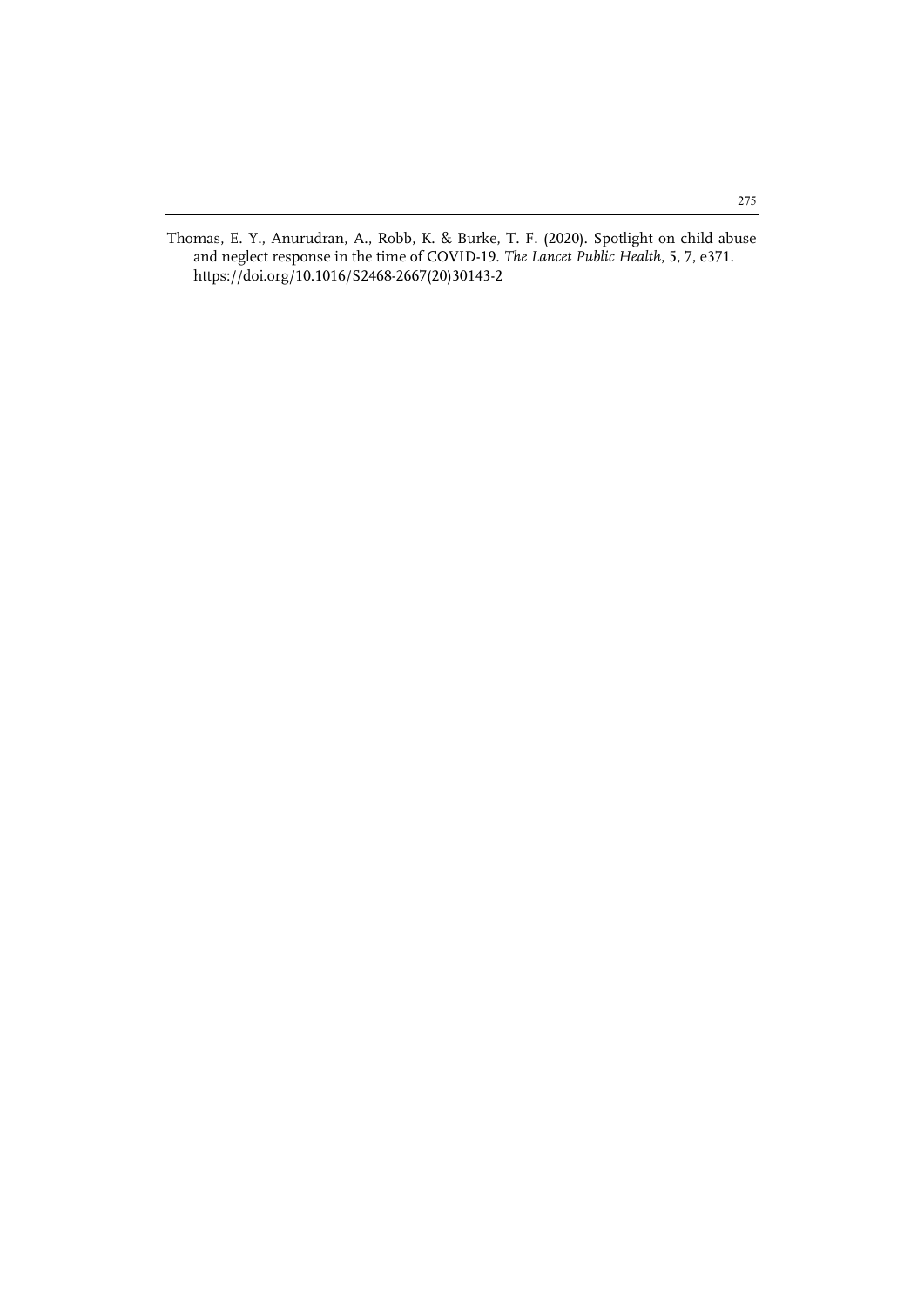# **Appendix**

*Figure A1*: Timeline of the French lockdown and the Elfe-SAPRIS survey



Figure A2: Four outcomes (binary negative version) by father's education level

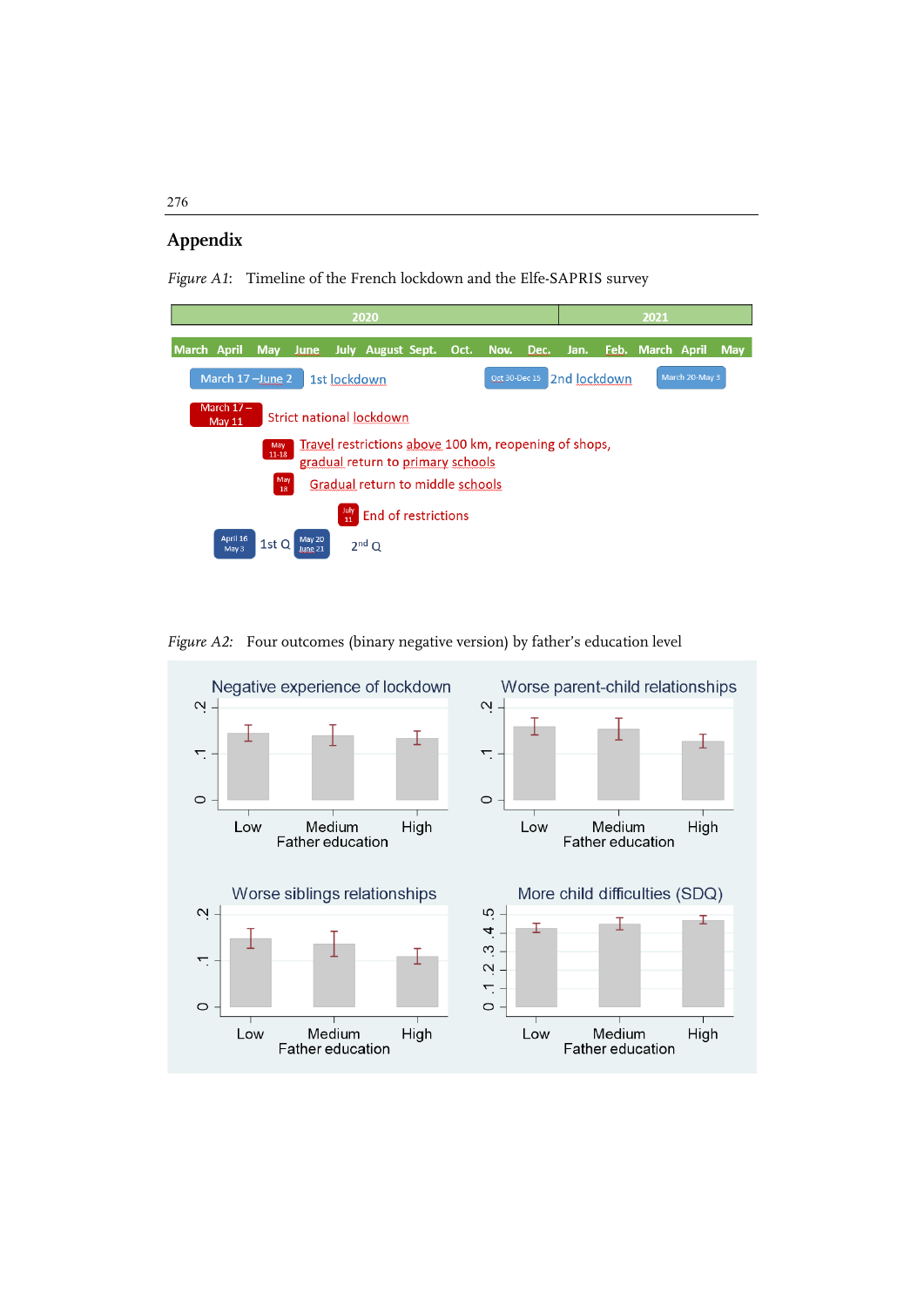|                                       | Total         |
|---------------------------------------|---------------|
|                                       | $(N = 4,485)$ |
| Mother education                      |               |
| Low                                   | 896 (20.0%)   |
| Medium                                | 1,070 (23.8%) |
| High                                  | 2,519 (55.2%) |
| <b>Father education</b>               |               |
| Low                                   | 1,541 (34.4%) |
| Medium                                | 909 (20.3%)   |
| High                                  | 1,991 (44.4%) |
| Missing                               | 44 (1.0%)     |
| Woman employment during lockdown      |               |
| Not employed before                   | 441 (9.8%)    |
| Stopped working                       | 824 (18.4%)   |
| Full telework                         | 1,461 (32.6%) |
| Mixed work situations                 | 842 (18.8%)   |
| On-site work                          | 801 (17.9%)   |
| No mother in HH                       | 116 (2.6%)    |
| Man employment during lockdown        |               |
| Not employed before                   | 201 (4.5%)    |
| Stopped working                       | 607 (13.5%)   |
| Full telework                         | 1,114 (24.8%) |
| Mixed work situations                 | 651 (14.5%)   |
| On-site work                          | 988 (22.0%)   |
| No father in HH                       | 924 (20.6%)   |
| Household income quintile             |               |
| Q1 lower                              | 922 (20.6%)   |
| Q <sub>2</sub>                        | 823 (18.4%)   |
| Q <sub>3</sub>                        | 1,049 (23.4%) |
| Q4                                    | 743 (16.6%)   |
| Q5 higher                             | 771 (17.2%)   |
| Missing                               | 177 (3.95%)   |
| Financial degradation during lockdown |               |
| No                                    | 3,297 (73.5%) |
| Yes                                   | 1,188 (26.5%) |
| <b>Family Type</b>                    |               |
| Two parent                            | 3,928 (87.6%) |
| Lone parent                           | 271 (6.0%)    |
| Shared custody                        | 286 (6.4%)    |
| Child sex                             |               |
| Girl                                  | 2,260 (50.4%) |
| <b>Boy</b>                            | 2,225 (49.6%) |

*Table A1:* Analytical sample description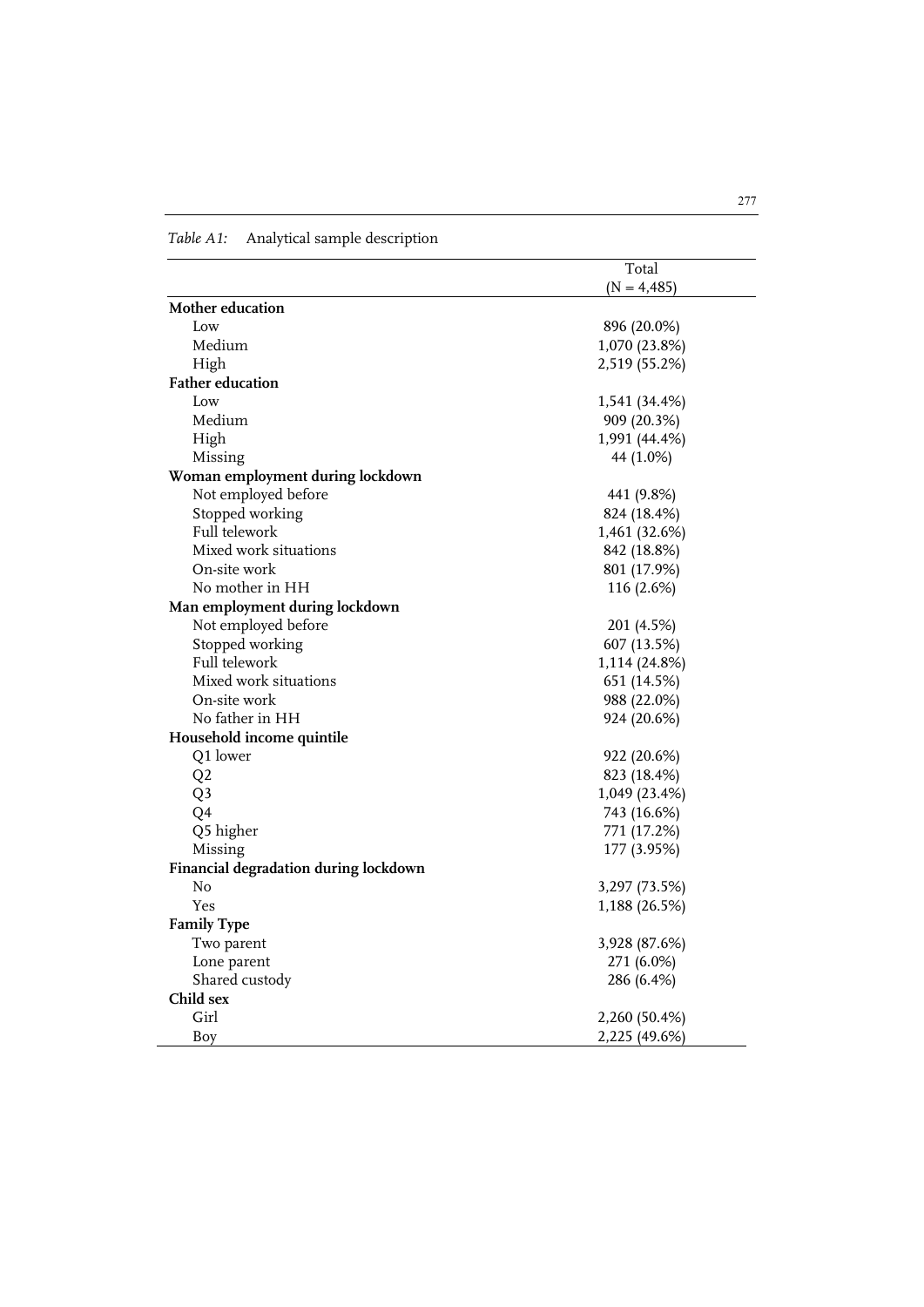|                                      | Total         |
|--------------------------------------|---------------|
|                                      | $(N = 4,485)$ |
| Only child                           |               |
| No                                   | 3,697 (82.4%) |
| Yes                                  | 788 (17.6%)   |
| Respondant                           |               |
| Mother                               | 4,158 (92.7%) |
| Father                               | 327 (7.3%)    |
| <b>Strict lockdown</b>               |               |
| No                                   | 712 (15.9%)   |
| Yes                                  | 3,773 (84.1%) |
| <b>Housing Type</b>                  |               |
| Flat with no external space          | 291 (6.5%)    |
| Flat with external space             | 493 (11.0%)   |
| House                                | 3,691 (82.3%) |
| Other                                | 10 (0.2%)     |
| Child can isolate him/herself        |               |
| Missing                              | 73 (1.6%)     |
| Easily                               | 2,979 (66.4%) |
| Hardly                               | 627 (14.0%)   |
| Impossible                           | 806 (18.0%)   |
| SDQ at 5 years and half (continuous) |               |
| Mean(sd)                             | 5.06(3.22)    |

*Table A1:* Analytical sample description (continued)

*Note:* Elfe-Epipage Sapris survey.

*Table A2:* Cross-tabulation of quintiles of the Strengths and Difficulties Questionnaire (SDQ) score, measured at 5.5 years and 9 years (during lockdown), %

|                            | SDQ measured during lockdown at about age 9 |                |       |       |                |       |
|----------------------------|---------------------------------------------|----------------|-------|-------|----------------|-------|
| SDQ measured<br>at age 5.5 | Q1                                          | Q <sub>2</sub> | Q3    | Q4    | Q <sub>5</sub> | Total |
| Q1                         | 35.2                                        | 33.9           | 11.1  | 14.7  | 5.2            | 23.75 |
| Q2                         | 25.1                                        | 33.0           | 12.2  | 20.9  | 8.9            | 24.88 |
| Q <sub>3</sub>             | 17.8                                        | 30.0           | 12.0  | 26.4  | 13.8           | 12.42 |
| Q4                         | 10.9                                        | 25.3           | 13.5  | 28.0  | 22.3           | 24.35 |
| Q <sub>5</sub>             | 6.7                                         | 16.6           | 9.8   | 34.2  | 32.7           | 14.60 |
| Total                      | 20.45                                       | 28.51          | 11.86 | 23.77 | 15.36          | 100   |

*Note: Elfe-Epipage Sapris survey.*

*Within the top quintile of children that presented the most socio-emotional problems at age 5.5 (belonging to quintile 5), 32.7% has roughly the same level of difficulties during the lockdown, 34.2 has a high level (Q4)*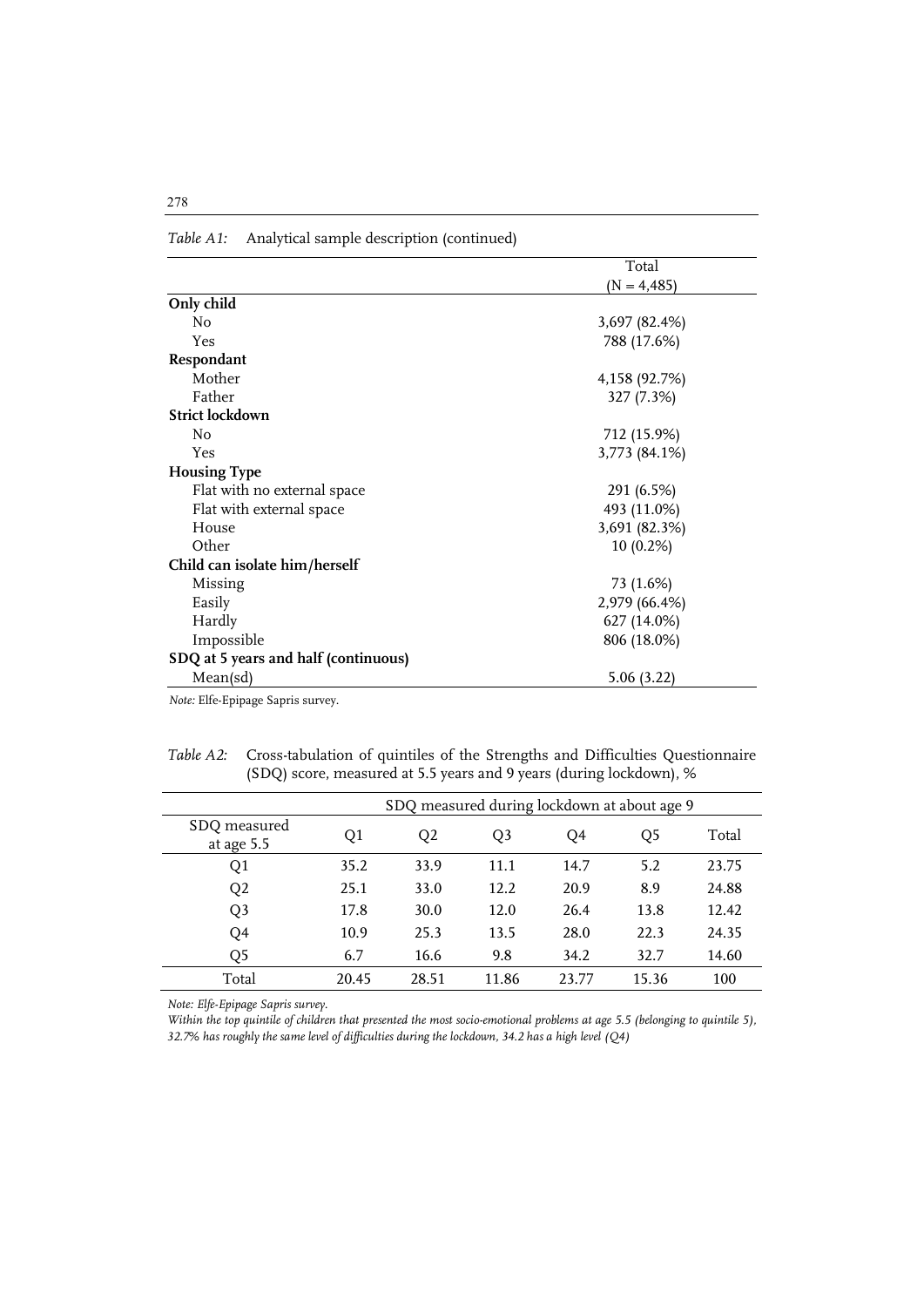# **Information in German**

#### **Deutscher Titel**

Das Wohlergehen von Kindern und innerfamiliale Beziehungen während des ersten COVID-19 Lockdowns in Frankreich

#### **Zusammenfassung**

**Fragestellung:** Dieser Artikel untersucht die Auswirkungen des ersten COVID-19 Lockdowns im Frühjahr 2020 auf die innerfamiliären Beziehungen und das sozioemotionale Wohlbefinden von Kindern in Frankreich.

**Hintergrund:** Am 17. März 2020 begann in Frankreich ein strenger Lockdown der gesamten Bevölkerung, um die Covid-19-Epidemie einzudämmen, der bis Mitte Mai dauerte und die Schlieβung von Schulen und Ausgangsbeschränkungen beinhaltete. Alle familiären Routinen sowie die Arrangements von Arbeits- und Familienleben waren dadurch beeinträchtigt, die Familien lebten fast in einem Vakuum. Von zentraler Bedeutung ist die Frage, wie sich diese Maßnahmen auf die Familien und das Wohlbefinden der Kinder auswirkten.

**Methode:** Wir verwenden Daten aus der Elfe-Epipage Sapris Umfrage, einer ergänzenden Internet-Befragung von rund 5.000 Familien, die als Teil der allgemeinen, national repräsentativen französischen Geburtskohorten-Studie (Etude longitudinale française depuis l'enfance - Elfe) während des ersten Lockdowns durchgeführt wurde. Wir analysieren den Einfluss der sozio-ökonomischen Lage und der Lebensbedingungen der Eltern auf vier Beziehungsindikatoren: die Erfahrung des Lockdowns, die Qualität der Eltern-Kind-Beziehung, sowie der Beziehung zwischen Geschwistern, und einen Indikator für das sozio-emotionale Wohlbefinden der Kinder, den Strengths and Difficulties Questionnaire (SDQ).

**Ergebnisse:** Unsere Ergebnisse zeigen, dass die Periode des Lockdowns im Großen und Ganzen als eine eher glückliche Zeit erfahren wurde. In dieser beispiellosen Zeit haben sich jedoch bestehende Schwierigkeiten für Familien mit schlechten Lebensbedingungen verschärft. Die Verschlechterung der finanziellen Situation oder der Zwang, außer Haus arbeiten zu müssen, wirkten sich besonders negativ auf die familiären Beziehungen und die sozio-emotionale Entwicklung der Kinder aus.

**Schlussfolgerung**: Insgesamt deuten unsere Ergebnisse darauf hin, dass die erste Abriegelung Frankreichs für viele Haushalte mit einem Kind im Grundschulalter zwar relativ positiv war, dass aber die Beschränkungen die bestehenden Schwierigkeiten für benachteiligte Familien noch verschärften.

**Schlagwörter:** Lockdown, COVID 19, Kindeswohl, Familienbeziehung, Geschwister